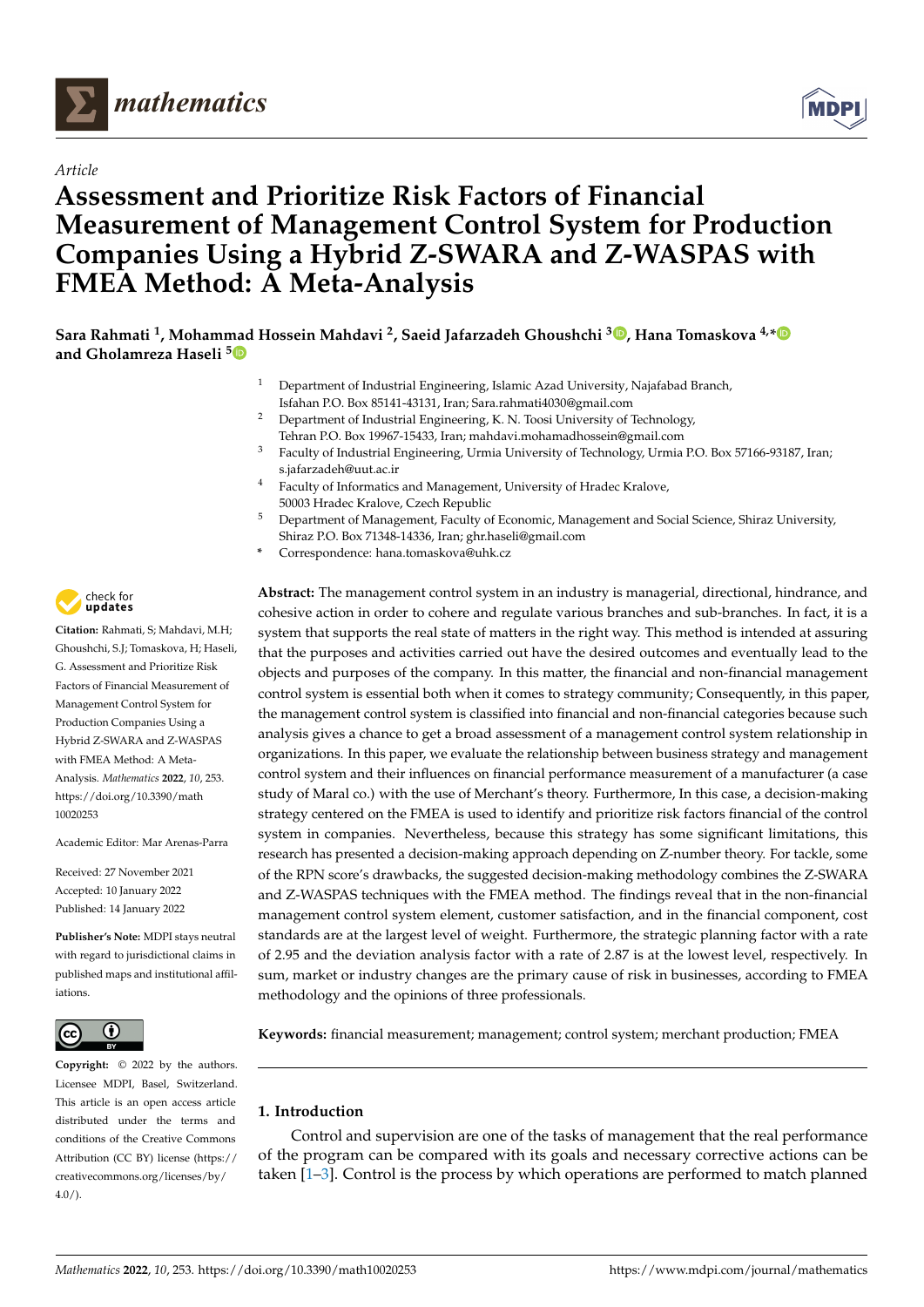activities. This process is used to correct the performance of the organization to achieve organizational goals and shows the level of progress towards achieving. In any organization, planning has the nature of forecasting accompanied by a percentage of errors. No activity in the organization will be successful unless the necessary controls have been exercised against it. Planning and control are closely intertwined. Accordingly, some sources have expressed instrumental control for planning and management. The essence of control is taking action to achieve planning results. The basis for these measures is provided by two different mechanisms: formal and macro-guidelines; standard tools adjust regulations, guidelines, budgets, and help [\[4\]](#page-23-2). Therefore, perhaps the most essential issue that necessitates the existence of control is that the percentage of errors always accompanies predictions and operational plans in the organization, and to eliminate these errors and correct operations, control is the only solution; in other words, the formal control system is among the most significant internal structures for achieving organizational objectives and executing plans [\[5](#page-23-3)[–10\]](#page-23-4). These studies initially focused only on financial results control systems that researchers led by Merchant and Otley [\[11\]](#page-23-5) gradually realized the shortcomings of this approach and the need to consider other control dimensions, and gradually approached the combination of different control mechanisms in the form of a control package was developed. According to this view, organizations use a set of related control mechanisms to align activities with organizational goals. Together, these mechanisms form the management control system, and without considering this connection and interaction, it is impossible to obtain a correct insight into its financial results control systems. In recent years, there has been a gradual advancement in the study of the phenomenon of "control in terms of theory and methodology, but in most research related to the configuration and formation of management control packages, only the fictiveness of each control mechanism has been studied. These mechanisms have been neglected together in various contexts, such as the organization's strategy to achieve effective control outcomes, and even more than two decades after the formation of the closed approach, it has not yet been used properly and perhaps in research. Management control systems contribute to the procedures and tools to give success to organizations in executing strategies. Management control systems help manage integration, impulse, decision support, communication goals, feedback, etc. When companies face many challenges to survive in competitive markets, financial health and identifying the factors that lead to financial management control crises in manufacturing projects are crucial. The purpose of the management control system is to present strong policies for presenting. Valuable information for decision-making, outlining, and execution appraisal. It is expected that this system, like other organizational elements, will communicate with tissue characteristics; therefore, it is especially the type of organizational strategy, which is one of the main organizational concerns that researchers of organizational ideas have widely examined for decades. Financial management control system components measured in the management control literature include cost standards, variance analysis, budget control, recruitment cost, variable cost, and overhead analysis. In this regard, the present study investigates the effect of conservatism and quality characteristics based on control management on the financial risk of manufacturing companies. The rating of profitability based on accounting data from the criteria of quality of accrual, stability, predictability, and smoothness has been used to measure financial risk. In this study, we assess and prioritize the risk factors of financial measurement of management control systems for production companies using a hybrid Z-SWARA and Z-WASPAS with the FMEA method.

#### **2. Related Works**

Many previous studies, using a contingency approach, have often examined management control in an isolated environment. They assumed that by combining the results of independent control mechanism analysis, effective control packages can be identified [\[12\]](#page-23-6); Experimental evidence, however, suggests that most control mechanisms that are separately identified as effective for control outcomes will not necessarily be effective when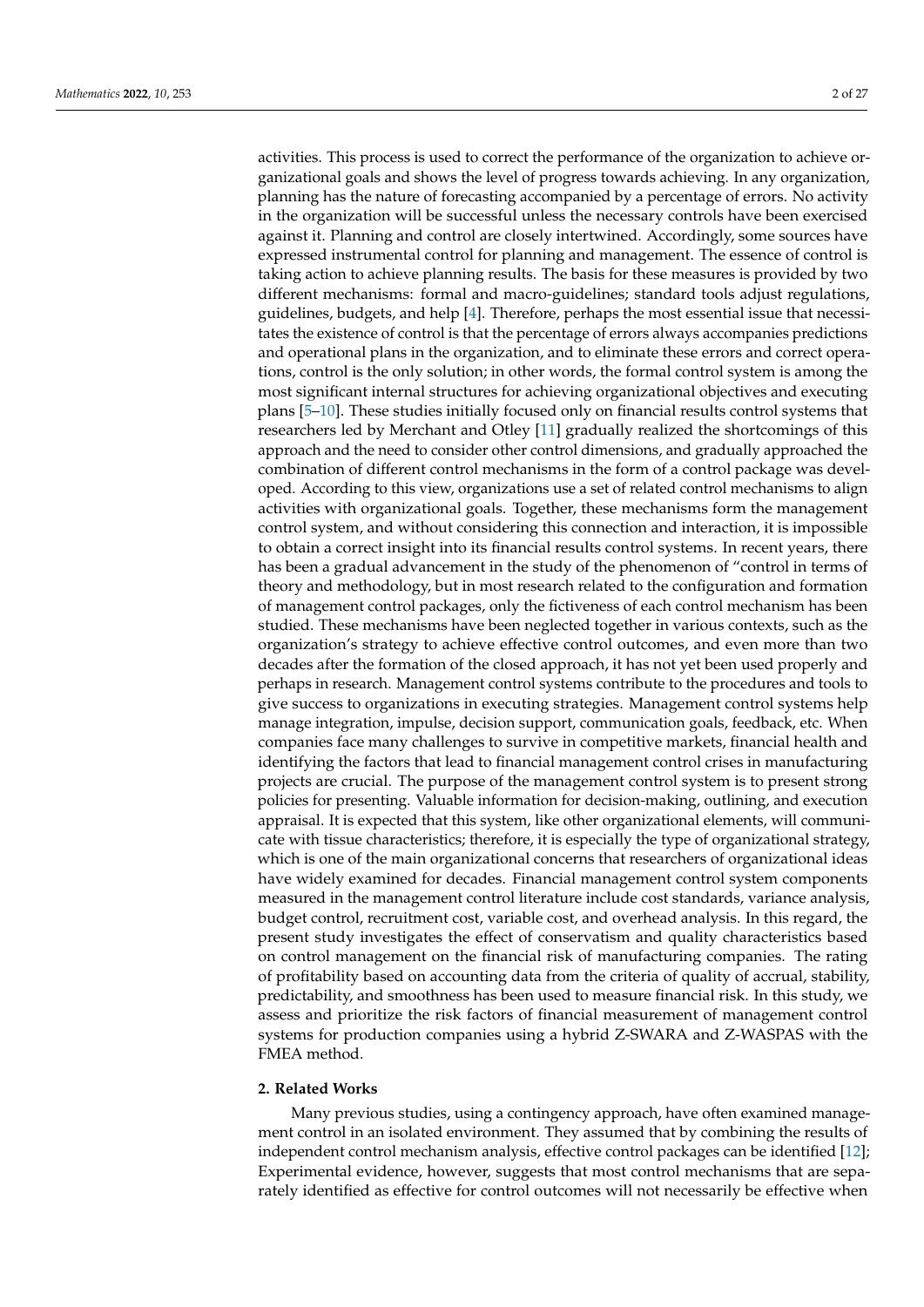tested in combination and in a single package [\[13\]](#page-23-7). According to Grabner and Moers [\[14\]](#page-23-8), simply observing a set of management control mechanisms in a package is not a reason for the relationship and interdependence between them. Most control strategy texts rely on approaches that only support the effectiveness of the benefits of using management control mechanisms in the organization's environmental conditions [\[12](#page-23-6)[,15–](#page-23-9)[17\]](#page-23-10).

These approaches do not take into account the benefits of internal compatibility of control mechanisms with each other and overlook the impact of management control packages on the selected strategy [\[14\]](#page-23-8). Gradually a closed view of control mechanisms found its place in control research, and researchers considered other types of control in addition to financial, formal, and computerized controls. There are few conceptual frameworks based on a closed view of control systems in the literature, based on which they have presented their own classification of control mechanisms. The most well-known classifications are Simons [\[5\]](#page-23-3), Merchant and Van der Stede [\[9\]](#page-23-11), Malmi and Brown [\[18\]](#page-23-12). The framework proposed by Malmi and Brown [\[18\]](#page-23-12) claims that they are based on a review of 40 years of control literature [\[18\]](#page-23-12). they provide five categories of typology of controls that, along with the second framework, were proposed by Merchant and Van der Stede [\[9\]](#page-23-11), which can be considered as the most popular control framework in the literature [\[9\]](#page-23-11) presented a classification of control mechanisms in the organization that is based about control and puts different types of control within the organization into three basic categories: (1) Financial Responsibility Centers (2) Planning and Budgeting and (3) Incentive Compensation Systems. Merchant [\[2\]](#page-23-13) argues that control mechanisms, including control of results, actions, personnel, and culture, can address three barriers related to employee behavior (lack of orientation, lack of motivation, and lack of ability)  $[2]$ . In the control literature, the necessary analytical statements are produced to extract the configurations. Analyzes related to the relationships between the various dimensions of the control package and the contextual variables based on the available literature have been shown in Table [1.](#page-2-0)

<span id="page-2-0"></span>**Table 1.** Investigated studies in order to extract propositions about the relationships between control package dimensions and contextual.

| External<br>environment<br>dimensions and control<br>package dimensions              | Merchant [2], Simons [5], Abernethy and Brownell [19], Burton and Obel [20], Cardinal<br>[21], Clark and Fujimoto [22], Davila [23], Gordon and Narayanan [24], Hirst [25], Chap-<br>man [26], Chenhall and Morris [27], Chenhall [28], Kärreman et al. [29], Khandwalla<br>[30], Mintzberg [31], Ouchi [32], Simons [33], Speklé [34], Stacey [35,36], Thompson<br>[37], Williamson $[38]$ . |
|--------------------------------------------------------------------------------------|-----------------------------------------------------------------------------------------------------------------------------------------------------------------------------------------------------------------------------------------------------------------------------------------------------------------------------------------------------------------------------------------------|
| Strategy dimensions and<br>control package dimen-<br>sions                           | Simons [5], Chenhall and Morris [27], Mintzberg [31], Ouchi [32], Abernethy et al. [39],<br>Ahrens and Chapman [40], Bruns and Waterhouse [41], Durden and Perera [42], Chenhall<br>and Morris [43], Merchant [44,45], Mintzberg [46,47], Perdomo-Ortiz et al. [48], Snell<br>[49], Williams and van Triest $[50]$                                                                            |
| The size of the organiza-<br>tion and the dimensions of<br>the control package       | Simons [5], Merchant and Van der Stede [9], Davila [23], Mintzberg [31], Bruns and<br>Waterhouse [41], Merchant [44,45], Snell [49], Analoui [51], Flamholtz and Randle [52],<br>Greiner [53], Child [54], Moores and Yuen [55], Lawrence and Lorsch [56], Simons [57]                                                                                                                        |
| The life cycle of the organi-<br>zation and the dimensions<br>of the control package | Simons [5], Merchant and Van der Stede [9], Cardinal [21], Ouchi [32], Bruns and Water-<br>house [41], Chenhall and Morris [43], Moores and Yuen [55], Simons [57], Abernethy and<br>Brownell [58], Abernethy et al. [59], Auzair and Langfield-Smith [60], Bruns and Stalker<br>[61], Miller et al. [62], Perrow [63], Samuel and Mannheim [64], Widener [65]                                |
| Technology and dimen-<br>sions of control packages                                   | Abernethy and Brownell [19], Hirst [25], Chenhall and Morris [27], Chenhall [28], Khand-<br>walla [30], Thompson [37], Merchant [45], Abernethy and Brownell [58], Daft and Mac-<br>intosh [66], Dunk [67], Gerdin [68], Perrow [69], Williams et al. [70], Wilkins and Ouchi<br>$[71]$ , Woodward $[72]$                                                                                     |

To understand the effectiveness of factors in research with the nature of causal conditions, it is necessary to examine each of the factors in terms of causality. The criteria for the necessity and adequacy of causal conditions will be different in each case. Factors that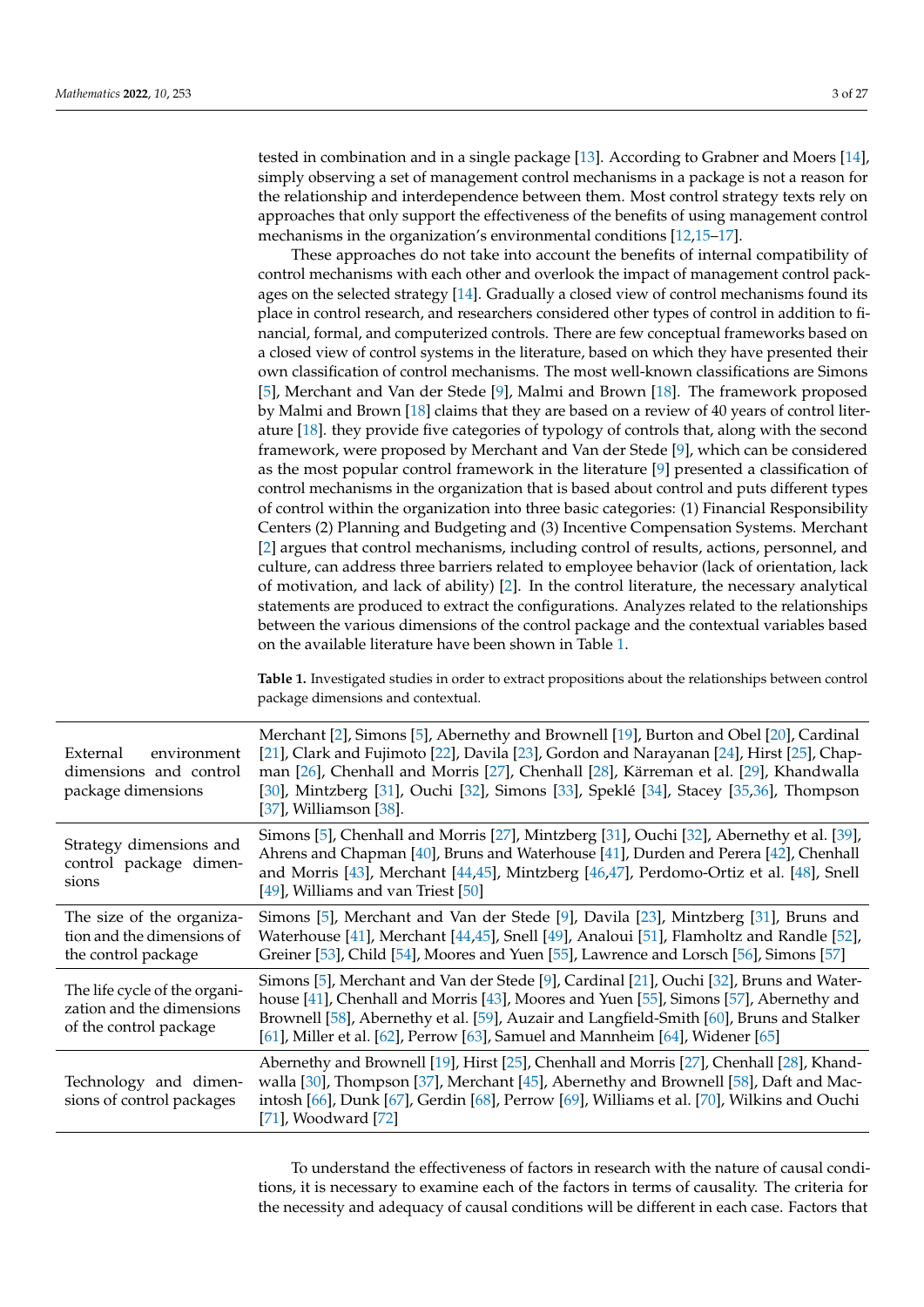interact with each other will have an interactive effect, and this effect may improve or reduce the desired result; in other words, one factor may be very influential in the individual and independent study in creating a result, but in combination with other factors, it may be considered as an additional and ineffective factor; therefore, it is important to consider the appropriateness of the factors (appropriateness theory) and in terms of the combined

effect (desired result). The law of proportionality is depending on the assumption that there is generally no management control system that fits all organizations and their textural characteristics. This theory states that the specific characteristics of an appropriate system depend on the textural characteristics of each organization. The aim of this theory is to achieve a comparative relationship between mechanisms and organizational characteristics [\[73\]](#page-25-11). Shin and Park [\[74\]](#page-25-12) have discussed enterprise risk management concepts and method topics based on case research. They aimed to adopt ERM with reduced price and progress methods. Ahmadi et al. [\[75\]](#page-25-13) presented a novel hybrid method for forecasting economic growth using a machine learning approach. In another research, Ghorbani and Korzeniowski [\[76\]](#page-25-14) have studied a novel method based on a discrete linear investment plane to evaluate pricing. Furthermore, Korzeniowski and Ghorbani [\[77\]](#page-25-15) studied the Hull-White Interest Rates using the linear investment technique. Khan et al. [\[78\]](#page-25-16) have assessed the risk management in the Halal supply chain management using the fuzzy BWM technique. Ahmadi and Taghizadeh [\[79\]](#page-25-17) have examined the GDP in Iran by a novel gene expression model based on knowledge-based economy factors using a statistical model. Jafarzadeh Ghoushchi et al. [\[80\]](#page-25-18) have analyzed novel mathematical model beads on Failure Modes to evaluate Medication Errors. Hasheminezhad et al. [\[81\]](#page-25-19) have studied a novel method for prioritizing risk factors in passenger trains regarding control management components based on fuzzy COPRAS and fuzzy DEMATEL technique.

(package) view in examining the necessary and sufficient causal conditions to achieve the

Ghorbani [\[82\]](#page-25-20) have studied on pricing with investment plane based on random interest rates. Ahmadi [\[83\]](#page-25-21) has analyzed a new mathematical method with a linear fractional programming problem to evaluate the economic growth component. Tavana et al. [\[84\]](#page-25-22) studied supplier selection in close supply chains using a novel fuzzy best-worst technique and combined the method with Bonferroni functions in the research. Braglia et al. [\[85\]](#page-25-23) have designed a new integrated tool for risk failure deployment to prioritize remedial activities. Ghorbani and Korzeniowski [\[86\]](#page-25-24) have analyzed Call Options with Cox-Ingersoll-Ross using Interest Rates in investment projects. Furthermore, several methods for predicting control management are applied in researches, such as local wavelet acoustic pattern [\[87\]](#page-25-25), innovative coupled model of wavelet transform [\[88](#page-25-26)[,89\]](#page-25-27), statistical models based on the programming in an expert system [\[90\]](#page-25-28) wavelet transform combined with LSTM [\[91\]](#page-25-29), long short term memory (LSTM) [\[92\]](#page-25-30). In another study, Celik and Gul [\[93\]](#page-25-31), have identified the risk evaluation and control management for safety using an integrated BWM and MARCOS methods. Gul and Ak [\[94\]](#page-25-32) have analyzed occupational risks from people health using fuzzy BWM and fuzzy MAIRCA method. In this paper, three features distinguish the conceptual approach from other comparable models. First, it examines the degree of danger and its risk from both a personal and an ecological standpoint. Next, it uses fuzzy BWM (F-BWM) to determine the relative relevance of three risk variables identified by the classic Fine–Kinney technique as "chance, frequency, and severity." Finally, it uses fuzzy MAIRCA (F-MAIRCA) to rank risks as per their average risk using F-BWM significance values. A test case of risk assessment at a production factory is completed to demonstrate the technique's usefulness.

To explain how the financial results control system mechanism fits into the organizational context of the organization, one of the most important of which is strategy, it is necessary to consider financial results as part of a set of control mechanisms; in other words, it is assumed that organizations, financial results, and other control mechanisms are purposefully designed and implemented together that can be considered as a whole [\[9\]](#page-23-11). There are few conceptual frameworks based on a packages approach to control mechanisms. The framework of Merchant and Van Der Stede [\[9\]](#page-23-11), Simons [\[5\]](#page-23-3), Malmi and Brown [\[18\]](#page-23-12) and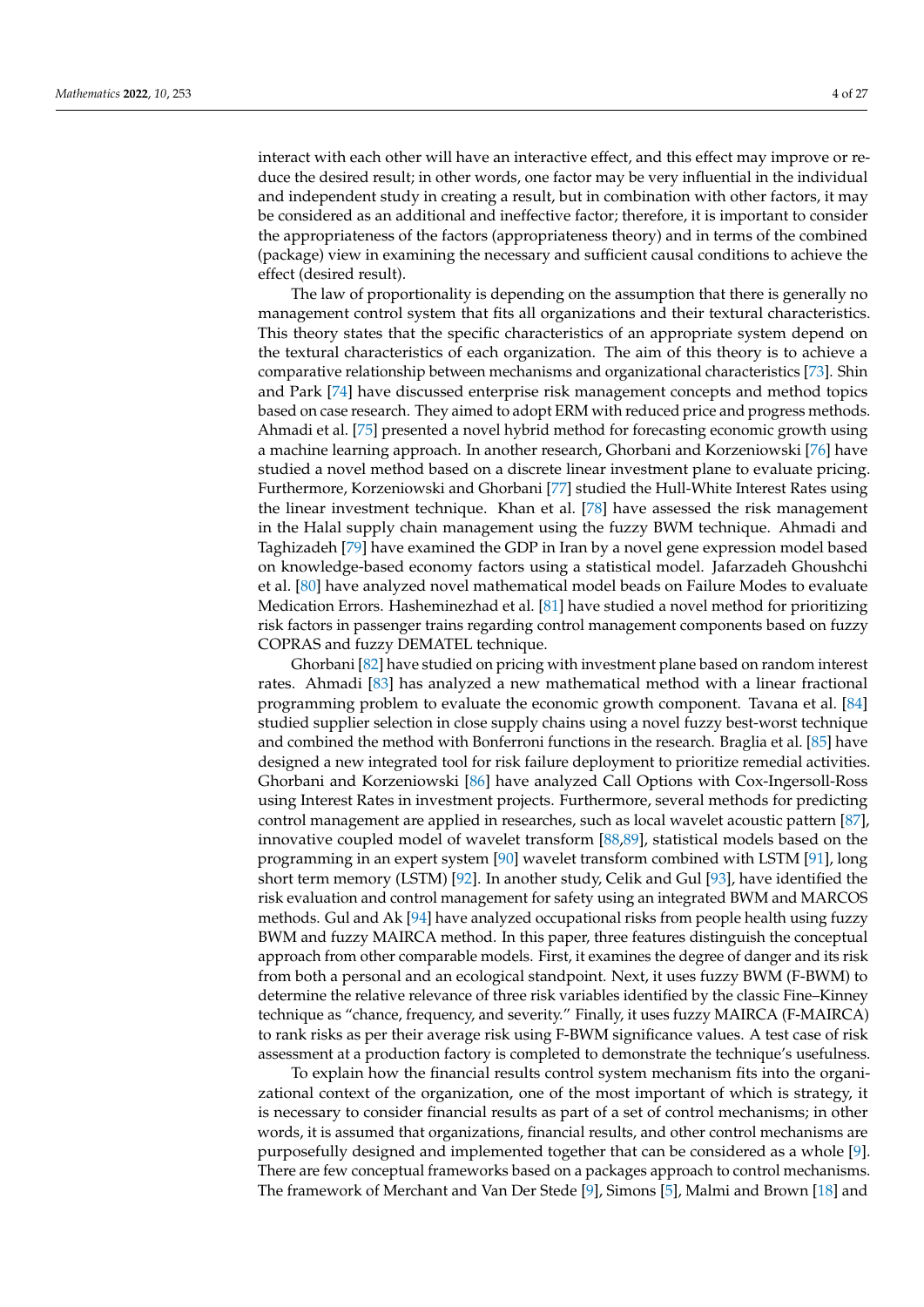Bedford and Malmi [\[95\]](#page-25-33) are the most famous studies based on that. Simons [\[5\]](#page-23-3) considers the management control mechanism as routine procedures based on official information used by managers to maintain or change the pattern of organizational activity. Malmi and Brown [\[18\]](#page-23-12) consider the control mechanism as a set of procedures, actions, values, and activities that management uses to guide personnel behavior to achieve organizational goals. The abbreviations for Table [2](#page-4-0) are as follows: (+) Evidence for the use of the control mechanism in a strategic context has been identified. (-) Existence of evidence for nonuse of the control mechanism in a strategic context.

| Management Con-<br>trol Mechanisms       | Definition                                                                                                                      | Relationships                             | Empirical<br>Evidence |  |  |
|------------------------------------------|---------------------------------------------------------------------------------------------------------------------------------|-------------------------------------------|-----------------------|--|--|
|                                          | Collection of financial control mechanisms                                                                                      |                                           |                       |  |  |
| Diagnostic control                       | Observes activities through deviations from predetermined<br>performance standards.                                             | Defense (+) Aggres-<br>sive $(-)$         | [96]                  |  |  |
| Interactive control                      | Rules that encourage the subcategory to discuss, teach,<br>learn, and seek opportunities.                                       | Defense $(-)$<br>Ag-<br>gressive $(+)$    | $[57]$                |  |  |
| Financial control in-<br>tensity         | Responsibility for achieving pre-determined performance<br>goals that can be negligible or rigorous.                            | Defense (+) Aggres-<br>sive $(-,+)$       | [5, 97]               |  |  |
| Variety of criteria                      | Scope of Performance Criteria: Limited to Extensive                                                                             | Defense $(-)$<br>Ag-<br>gressive $(+)$    | [5, 45]               |  |  |
|                                          | A set of motivational control mechanisms                                                                                        |                                           |                       |  |  |
| Motivational<br>pay-<br>ments            | There is a financial reward for encouraging employees                                                                           | Defense $(-)$ Offen-<br>$sive (+)$        | $[33]$                |  |  |
| How to determine<br>motivational factors | Reward method: based on the evaluation of managers<br>(judgment and mental) or based on predetermined (ob-<br>jective) formulas | Defense (+) Aggres-<br>sive $(-)$         | [5, 98]               |  |  |
|                                          | Collection of structural control mechanisms                                                                                     |                                           |                       |  |  |
| Type of organiza-<br>tional structure    | Power, decision-making and communication patterns: me-<br>chanical to organic                                                   | Defense<br>Ag-<br>$(-)$<br>gressive $(+)$ | [99]                  |  |  |
|                                          | Collection of cultural control mechanisms                                                                                       |                                           |                       |  |  |
| Recruitment and se-<br>lection control   | Use selection and training mechanisms to align individual<br>values with the interests of the company                           | Defense<br>Ag-<br>$(-)$<br>gressive $(+)$ | $[100]$               |  |  |

<span id="page-4-0"></span>**Table 2.** Definitions of management control system and summary of empirical evidence.

## **3. Methodology**

*3.1. The Control Function of Management*

The method through which managers persuade other members of the company to implement organizational measures is known as management control. Management control entails a wide range of tasks, including:

- Planning what the organization should do;
- Coordinate different parts of the organization;
- Communication information;
- Evaluation information;
- Decide what needs to be done;
- Influencing people to change their behavior.

It is not required for all actions in control management to follow the previously set planning and budgeting. If a manager discovers a better solution, he or she is more likely to accomplish a predefined plan for the organization's goals—the management control system must block its adoption. In other words, adhering to a budget is not always bad,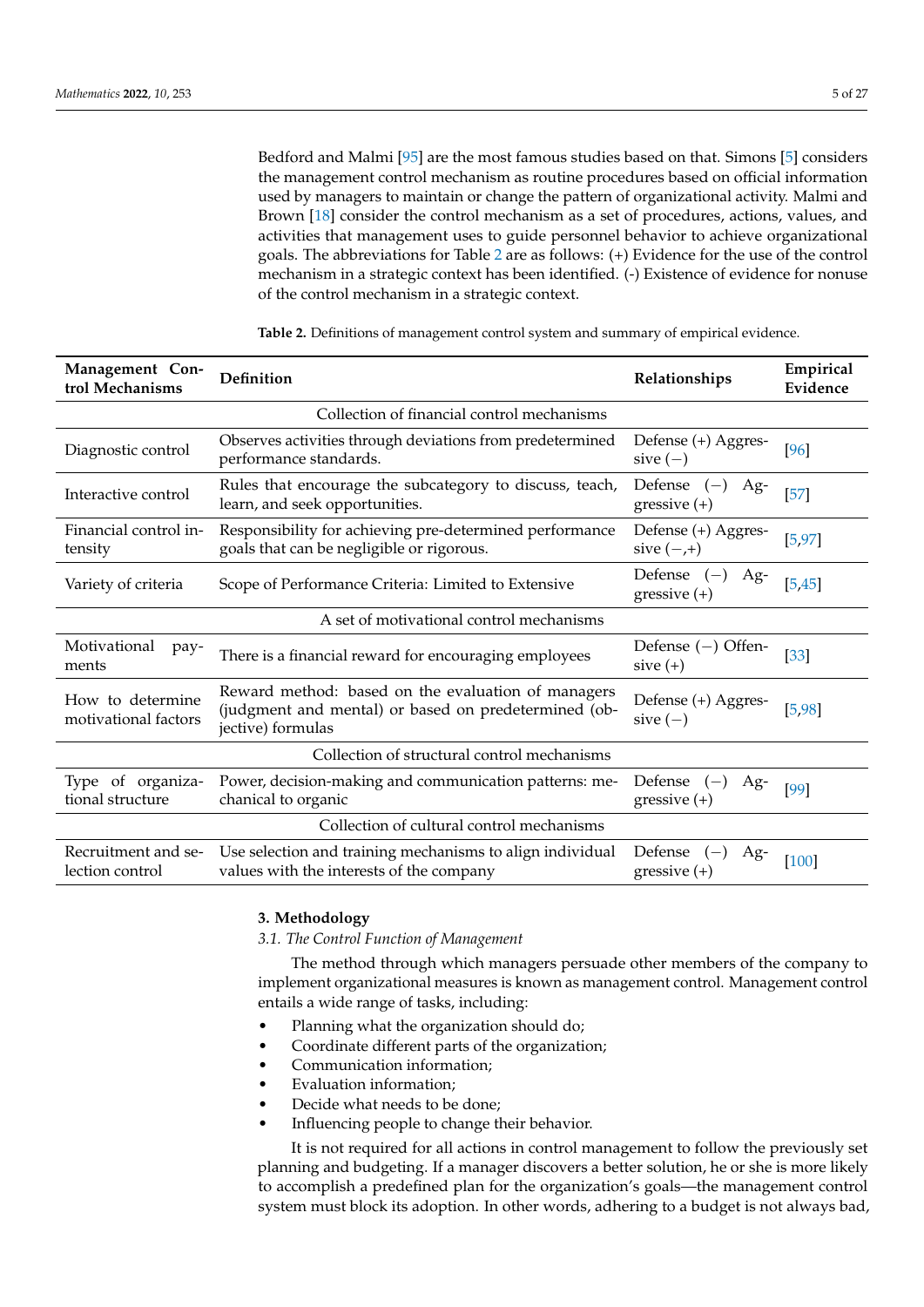and adhering to a budget is not always bad. Despite the fact that the management control method is systematic rather than mechanical. Rather, it involves the interaction between people who cannot be described by machines. Managers, like organizational goals, have personal goals. The problem of central management control of managers to encourage organizational goals in a way that will help them also achieved their personal goals. The management control system must be designed and implemented with appropriate principles [\[101\]](#page-26-4). The assessment framework is described in Figure [1.](#page-5-0)

<span id="page-5-0"></span>

**Figure 1.** Assessment framework

#### *3.2. Management Control System*

The management control system gathers and analyzes data to assess the performance of different organizational resources, such as human, physical, and financial resources, as well as the organization as a whole, while taking organizational plans into account. Lastly, the behavior of organizational resources to apply strategies is influenced by the management control system [\[102\]](#page-26-5). The management control system aids managers in guiding an organization toward its strategic objectives; as a result, management control is primarily concerned with the implementation of measures and plans. Financial and nonfinancial criteria are used to create management control systems. The financial aspect emphasizes net income, profits, and so on. However, all organizational subcategories have nonfinancial objectives such as product quality, customer satisfaction sales participation, timely submission, and employee ethics. In this study, the management control system is classified into two categories based on financial and nonfinancial factors. The activity of the management control system is used at three levels of the resource allocation process:

- (A) Develop expectations through which resource allocation decisions are made.
- (B) Allocate the resources of an organization in such a way as to ensure that it achieves its goals and objectives.
- (C) Apply oversight and do the right things to ensure that the organization is still moving in the right direction and toward the overall goals.

The goals of management control are to achieve unity despite all the differences by using communication and coordination to achieve short-term and long-term goals.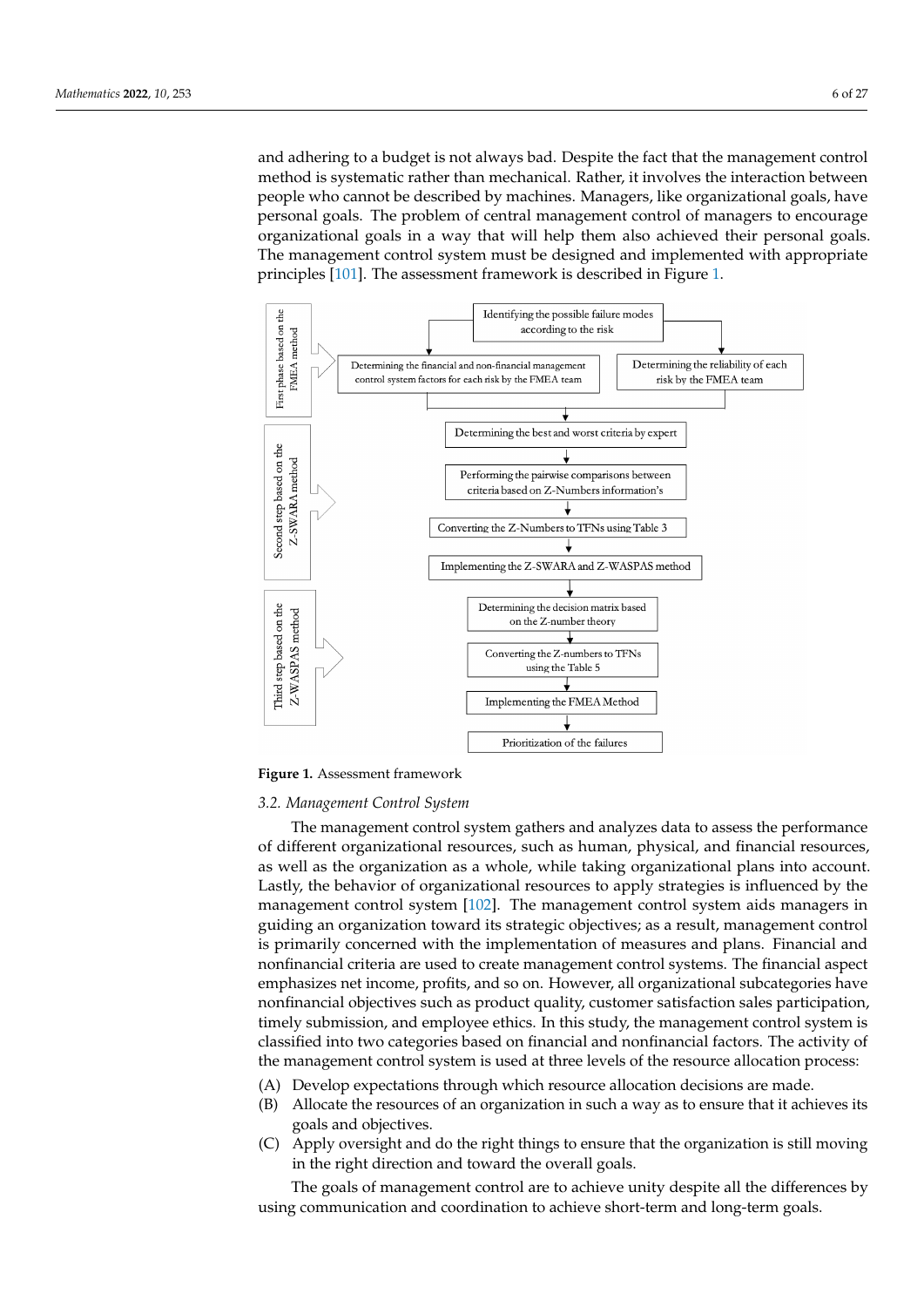## *3.3. Classification of Management Control System*

Management control systems have been classified in a number of ways in the management accounting literature. Formal and informal controls, practice and control results, and inadequate financial and nonfinancial controls are some of these classifications [\[96](#page-25-34)[,99\]](#page-26-2). The distinction between financial and nonfinancial controls has been taken into account in these many classes to evaluate the link between the management control system and strategy [\[103–](#page-26-6)[105\]](#page-26-7); thus, it has been argued that to further relate the management control system to the current competitive environment, there is a need for more than short-sighted financial analysis, including non-financial analysis [\[106\]](#page-26-8). The classification of Simon [\[106\]](#page-26-8) used Controls, Diagnosis, and Confrontation as a useful reference for understanding the distinction between financial and nonfinancial management control systems. Recognition control tends to be a backward and intraorganizational approach and can be associated with financial management control system; mutual control is linked to a nonfinancial management control system since it tries to go ahead and outward. Regarding strategy formulation, both financial and nonfinancial considerations are critical. As a result, management control systems are classified into two groups in this study: financial and nonfinancial. Since such an examination allows for a more comprehensive assessment of the management control system's interaction with businesses. According to Chenhall [\[28\]](#page-24-2), there is a pressing need for research into the nonfinancial aspects of management control systems. Managers' capacity to forecast and handle unpredictable future events, particularly changing events in a competitive corporate climate, can be enhanced by such interactive forms of control [\[57](#page-24-31)[,65\]](#page-25-3). Moreover, some past studies have tested the management control systems adaptation to traditional financial controls  $[107,108]$  $[107,108]$ ; Therefore, the appropriate approach to these financial studies is also considered as a nonfinancial control. Financial management control system elements examined in the management control system literature include:

- Cost standards:
- Deviation analysis;
- Budget control;
- Recruitment cost (using all manufacturing costs such as materials and direct wages and fixed and variable overhead to determine the total cost of the product);
- Variable cost (using only part of the cost of manufacturing the product to the full cost of the product that changes with production);
- Overhead analysis.

Non-financial management control system elements examined in the management control system literature include:

- Customer satisfaction
- Timely and reliable delivery
- Measures related to key product activities
- Quality
- Testing (continuous process of measuring products, services, and activities against competitors' performance)
- Employee-based actions
- Strategic planning.

Taking into account the control time, control position, and control level, various classifications can be considered for control, including "temporary and cross-sectional control methods against continuous control methods", "centralized control methods against decentralized control methods" and "Quantitative control methods are compared to qualitative control methods".

Retrospective Control: Past feedback or control is based solely on past activities and information. In this class, feedback of results or, in system terms, staffing, makes control practical, but the new concept of control is beyond the feedback mechanism and attention to the past.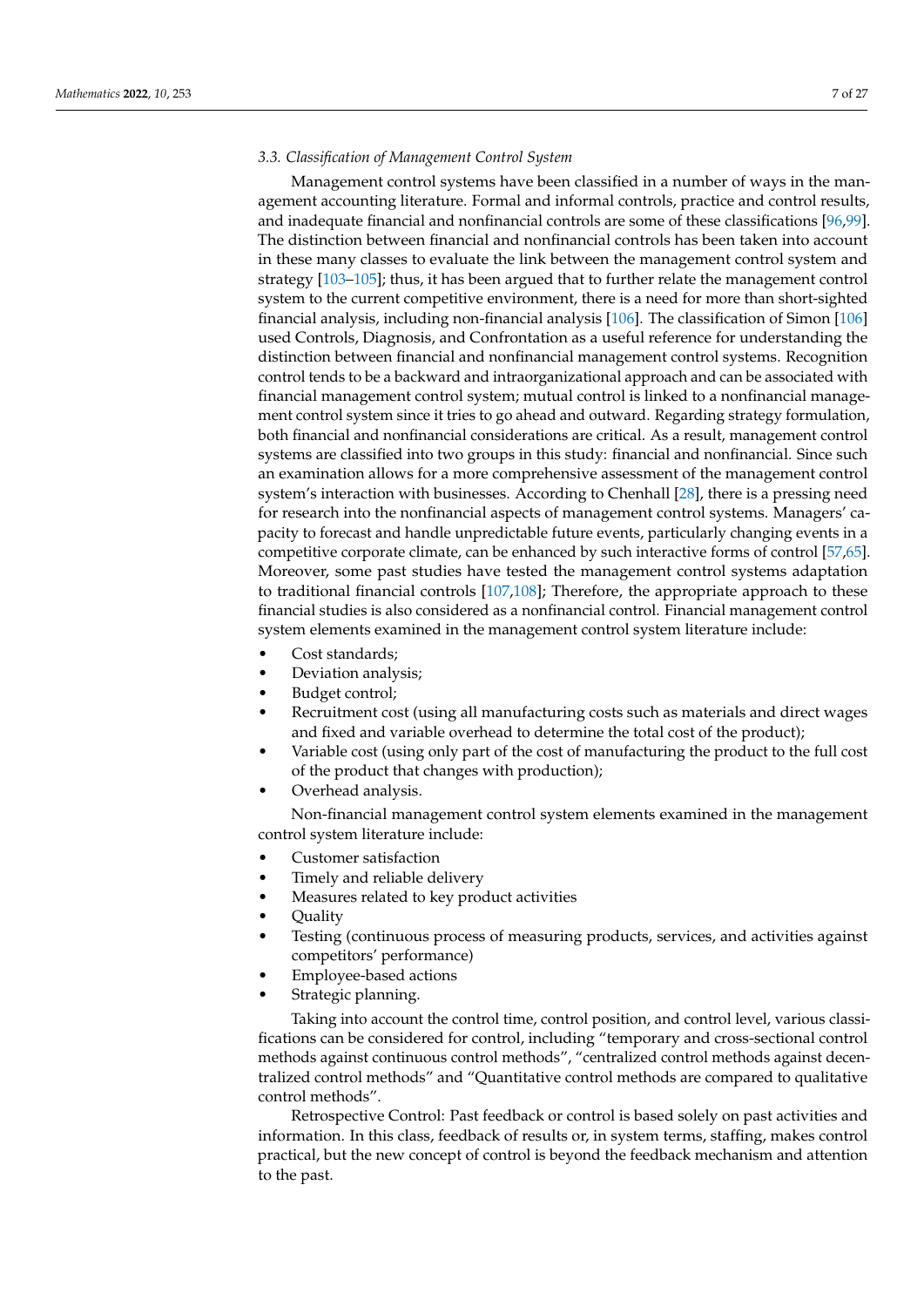Perspective control: Perspective control is the controller using data to achieve control before implemented; on the other hand, this type of control predicts obstacles and problems before the occurrence and implementation of operations and makes it possible to carry out reforms. The purpose of this type of control is to prevent and carry out preimplementation reforms to achieve the desired results.

On time Control: Retrospective control is based on past information, perspective control over future predictions, and on time control is based on current information.

#### *3.4. Performance Measurement*

Organizational performance is the amount of resources that are used to produce a unit of a product and can be calculated according to the ratio of consumption to the product. How to use and exploit resources to achieve results is related to performance measurement. Performance means the least amount of time or energy consumed for most of what has been done. Performance measures are divided into two general categories: intraorganizational factors (at the disposal and power of the organization) and extraorganizational or environmental factors that are out of the organization's control in the short term.

Intraorganizational factors include:

- Hardware factors: technology, raw materials, financial resources, and land; machinery, equipment, and tools;
- Software factors: formulas, instructions, maps, and information;
- Humanities or brain factors:

Government policies, national and international rules and regulations, the work environment, access to financial resources, power, water, transportation, communications, raw materials, etc. are all examples of extraorganizational elements that enterprises cannot control [\[109\]](#page-26-11).

## *3.5. Statistical Population and Sampling*

In this study, the statistical population is Maral Sanat Javid Co., Trailer Industrial Group in Urmia, Iran. Given that  $\frac{n}{N} \leq 0.05$  can be considered as an unlimited sample for research, it is used to measure the volume of the Cochran's formula as  $n = \frac{(Z^2 \cdot SD^2)}{d^2}$ *d* 2 and as the size of the community. The number of employees was unknown. Therefore, the Cochran's formula is used for an infinitely large population. The sample size with a value of  $SD^2$  is likely to occur in the statistical population, which is determined by the degree of scattering or variance between items or questionnaires. The items have a value of 0.235 and  $Z_{\alpha/2}$  with a confidence of 0.95% will be 1.96. Now, if *d*, which is the error level for measuring the variables of this study is considered 0.07, thus the sample size will be 185 personnel.

$$
N = 1.962 \times \frac{0.235}{0.072} = 185
$$
 (1)

The initial sample of this study was 185 personnel who were randomly distributed, but after distributing the questionnaires, 116 acceptable questionnaires were selected due to the refusal of some people or the incompleteness of some questionnaires. In this condition sample error level is increased by 0.018. Therefore, the size of the selected final sample is 116 people, whose error level for the unknown community is 0.088

$$
N = 1.962 \times \frac{0.235}{0.0882} = 116
$$
 (2)

#### *3.6. Questionnaire Design*

The present research questionnaire includes the following sections:

(A) Introduction: The purpose of this section is to explain the necessity of the respondent's cooperation in providing the required data and how to answer the questions and also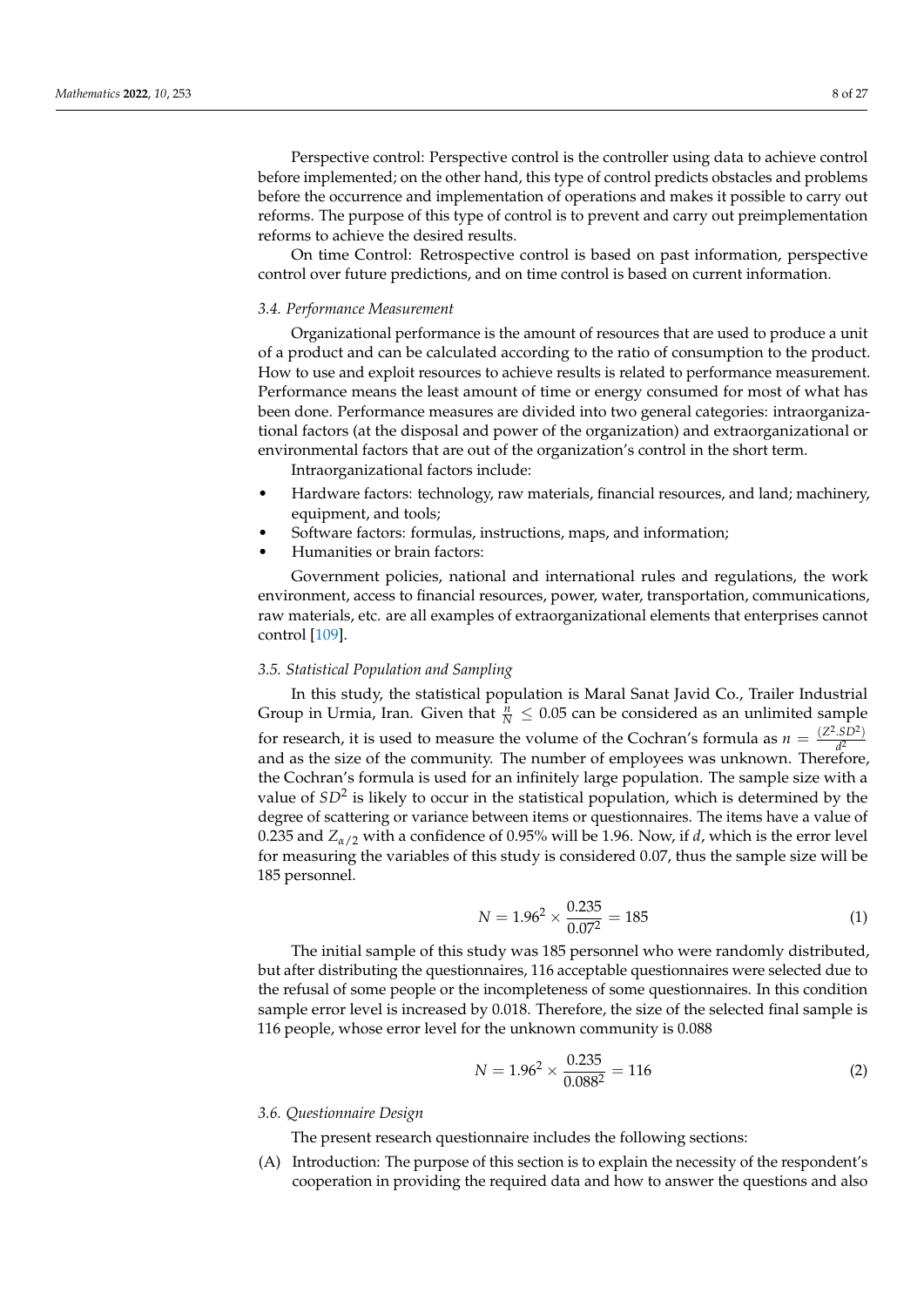to determine the specifications related to the type of activity, type of ownership and number of personnel.

- (B) Questionnaire questions: This section of the questionnaire consists of 2 parts.
	- Questions related to the company strategic position and performance measurement, each of which includes 9 questions from the Likert scale with 5 options from "significantly lower" to "significantly higher than the average" used.
	- Questions about the management control system, which first presents the concept of management control system for more transparency for the respondents. Then in two parts, Management control system questions based on financial and nonfinancial factors presented. It includes 8 questions in the non-financial factors section and 23 questions in financial factors. The Likert range with 5 options is used.

## *3.7. The Validity and Reliability of Research Tools*

The purpose of the validity is that whether the measuring instrument can really measure the desired property. If the measuring device does not have sufficient validity in terms of the desired feature, the results would be worthless. To prevent it, the scientific validity of the questionnaire must first be achieved. The questionnaire was generally developed in two sections, Strategy and management control system, based on theoretical studies. The Strategy section was originally designed and developed by Jermias and Gani [\[110\]](#page-26-12). It is divided into two sections, Financial and Non-Financial factors, based on Firth [\[107\]](#page-26-9). Furthermore, in the preparation and design of a questionnaire we used specialized experts in this field. Both questionnaires, divided into four categories, were tested by Cronbach's alpha validity test.

This research consists of five variables, including the company's strategy. First is the management control system that the company uses, which is also studied as an adjustment variable. The second is the company's performance measurement, which is the dependent variable of the research. The management control system is divided into two variables, the management control system based on financial factors and the management control system based on nonfinancial factors, by which the four regression equations are as follows:

$$
P = \beta_0 + \beta_1 CLS + \beta_2 FMCS + \beta_3 CLS^* FMCS + \varepsilon
$$
\n(3)

$$
P = \beta_0 + \beta_1 DS + \beta_2 NFMCS + \beta_3 CLS^* NFMCS + \varepsilon
$$
\n(4)

$$
P = \beta_0 + \beta_1 CLS + \beta_2 NFMCS + \beta_3 CLS^*FMCS + \varepsilon
$$
\n(5)

$$
P = \beta_0 + \beta_1 DS + \beta_2 FMCS + \beta_3 DS^* FMCS + \varepsilon
$$
\n(6)

Used to test research hypotheses, all variables are present in the regression equations, which include:

- *P* : The company performance is comparable to its leading competitor;
- *CLS*: The degree to which a company's strategy adapts to the cost leadership strategy;
- *DS*: The degree to which a company's strategy adapts to the differentiation strategy;
- *FMCS*: Compliance with the Financial Management Control System;
- *NFMCS*: Compliance with the Non-financial Control Management System.

It is obtained by means of a questionnaire that has a value between values 1 to 5. The variables of this study, in addition to the performance measurement as the dependent variable, other variables according to the hypothesis tested, will have the role of independent and control variables. Furthermore, in the case of financial and nonfinancial management control system variables, they will have the role of moderator variable.

## Fuzzy Sets Theory

Zadeh was the first to establish the notion of fuzzy sets. A fuzzy set specifies a membership function that describes the items in a particular interval in terms of their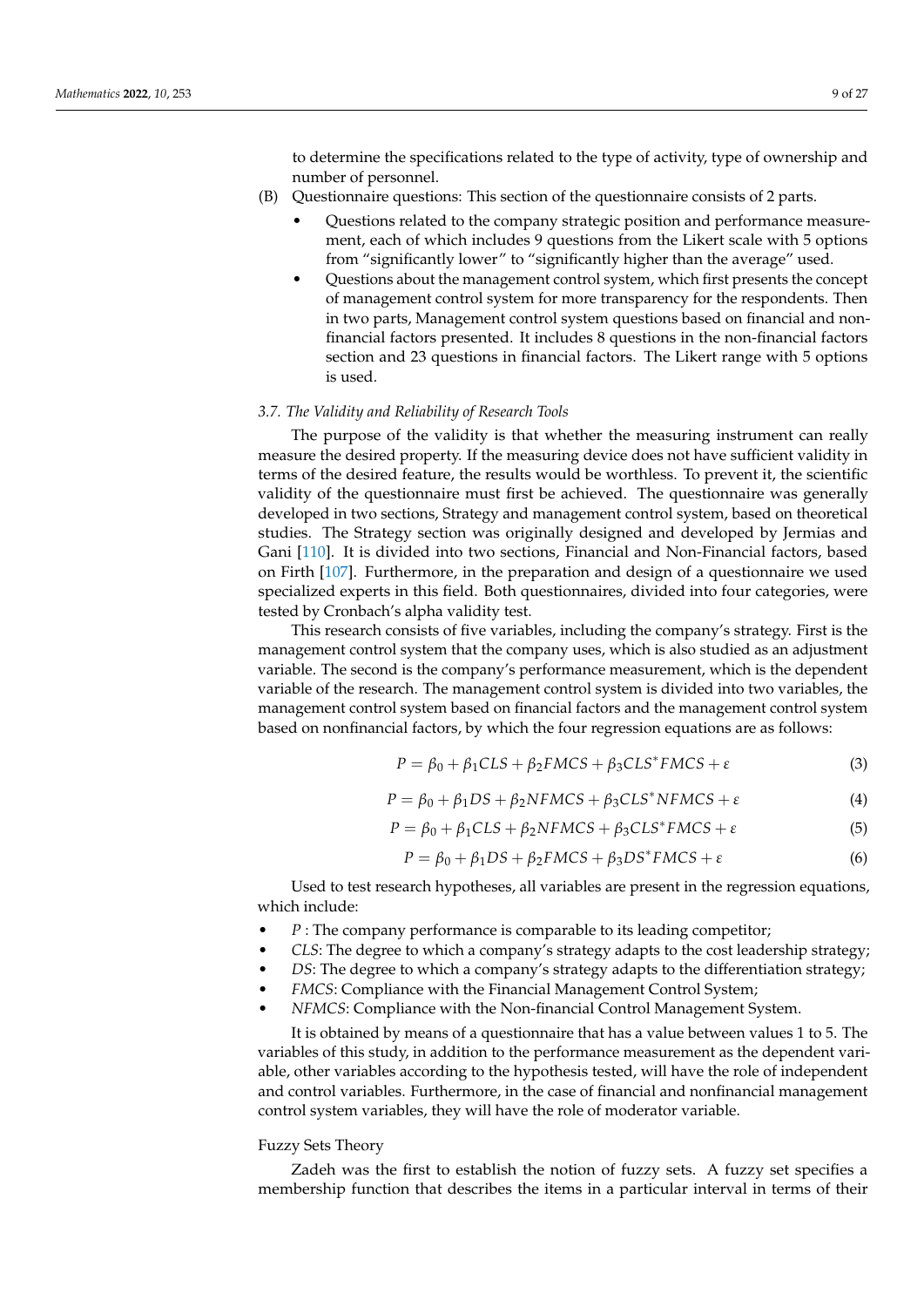degree of membership, usually as [0, 1]. The following are the basic definitions of the fuzzy number sets utilized in this study:

**Definition 1.** *Equation gives a fuzzy set (A) specified in Equation [\(7\)](#page-9-0).*

<span id="page-9-0"></span>
$$
A = \{(x, \mu_A(x)) | x \in X\}
$$
 (7)

In Equation [\(8\)](#page-9-1), is the membership function of set A. The membership value shows the degree of dependency in A.

**Definition 2.** *The fuzzy sets numbers is defined as a triplet, the membership function is given by Equation [\(8\)](#page-9-1), and the graphic is shown below in Figure [2.](#page-9-2)*

<span id="page-9-1"></span>
$$
\mu_A(x) = \begin{cases}\n0 & x \in (-\infty, l) \\
\frac{x-l}{m-l} & x \in [l, m] \\
\frac{u-x}{u-m} & x \in [m, u] \\
0 & x \in (u, \infty)\n\end{cases}
$$
\n(8)

<span id="page-9-2"></span>

**Figure 2.** Triangular fuzzy number.

**Definition 3.** Assume that  $\widetilde{B} = (l_2, m_2, u_2)$  and  $\widetilde{A} = (l_1, m_1, u_1)$  are two triangular fuzzy *numbers and λ is a numeric constant greater than zero. In this case, arithmetic operations are performed on these fuzzy numbers in accordance with Equations [\(9\)](#page-9-3)–[\(11\)](#page-9-4).*

<span id="page-9-3"></span>
$$
\widetilde{A} \oplus \widetilde{B} = (l_1 + l_2, m_1 + m_2, u_1 + u_2) \tag{9}
$$

$$
\widetilde{A} \otimes \widetilde{B} = (l_1 l_2, m_1 m_2, u_1 u_2) \tag{10}
$$

<span id="page-9-4"></span>
$$
\widetilde{A} - \widetilde{B} = (l_1 - l_2, m_1 - m_2, u_1 - u_2) \tag{11}
$$

$$
\widetilde{A}/\widetilde{B} = (l_1/l_2, m_1/m_2, u_1/u_2)
$$
\n(12)

$$
\lambda A = \lambda(l_1, m_1, u_1) = (\lambda l_1, \lambda m_1, \lambda u_1)
$$
\n(13)

**Definition 4.** Assume that  $\widetilde{B} = (l_2, m_2, u_2)$  and  $\widetilde{A} = (l_1, m_1, u_1)$  are two positive triangular *fuzzy numbers and the distance between A and B is defined as Equation* ([14\)](#page-9-5)*:* 

<span id="page-9-5"></span>
$$
d(\widetilde{A}, \widetilde{B}) = \sqrt{1/3(l_1 - l_2)^2 + (m_1 - m_2)^2 + (u_1 - u_2)^2}
$$
 (14)

**Definition 5.** *Defuzzification can be used to convert a fuzzy set into a crisp real number as shown in:*

$$
Crisp(\widetilde{A}) = \frac{l+2m+u}{4}
$$
\n(15)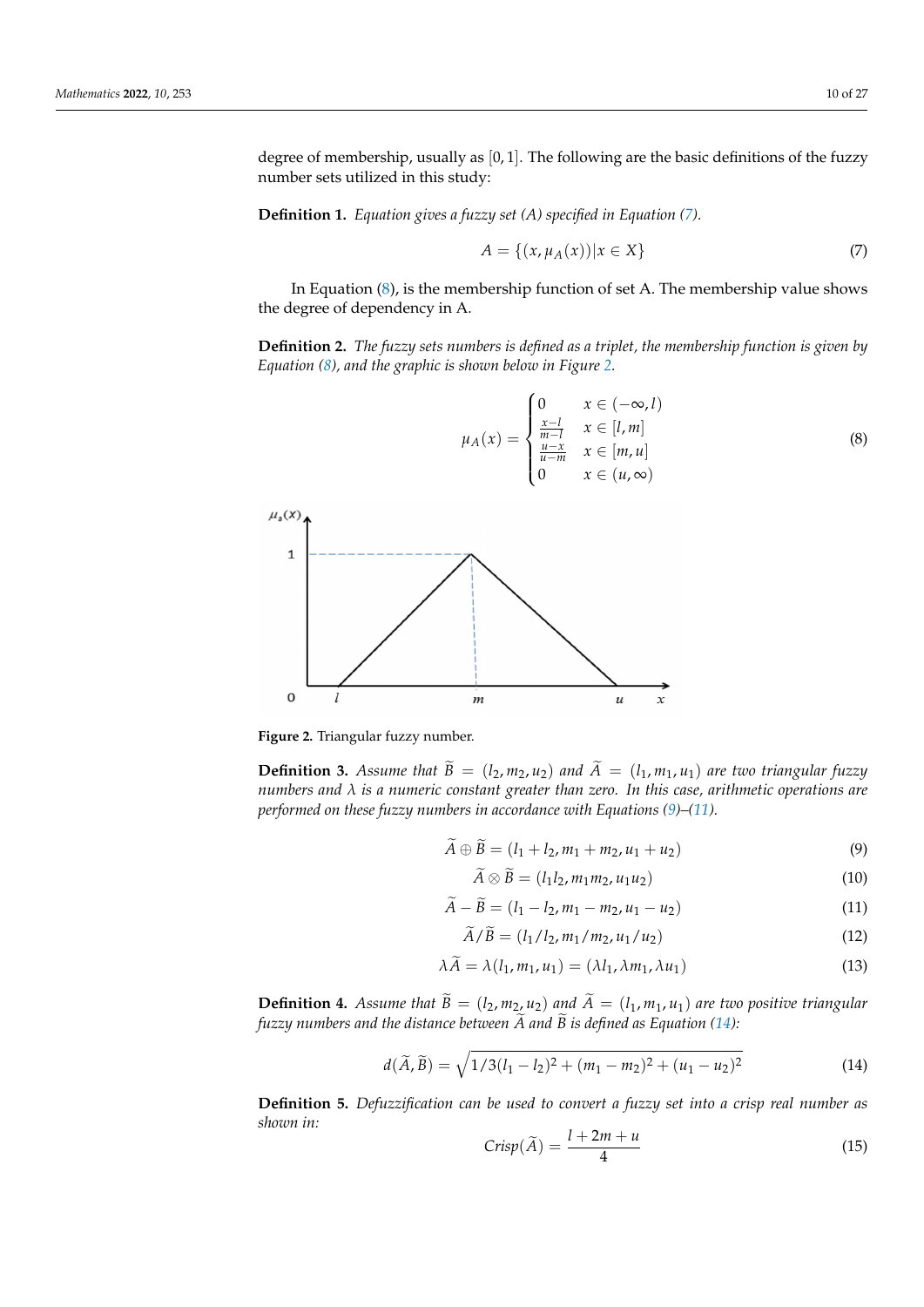#### *3.8. Z-Number Theory*

Zadeh initially presented the notion of Z-Numbers as a broader form of uncertainty theory for unreliable computing integers. They are a pair of fuzzy integers  $Z = (A, B)$ , where *A* is a fuzzy subset of the *X* domain and *B* is a fuzzy subset of the single interval. They represent component *A*'*s* dependability. If the damage assessment is considered a Z-Number, for example, the first and second components may be "low" and "not sure," respectively. The triple (*X*, *A*, *B*) is called Z-VALUATION, which is defined as a restriction on *X* as an equation and is equal to an assignment statement [\(16\)](#page-10-0).

<span id="page-10-0"></span>
$$
Prob(X \text{ is } A) \text{ is } B \tag{16}
$$

This constraint is known as a probability constraint that denotes the probability distribution function  $R(x)$ . In particular, it can be described as Equation [\(17\)](#page-10-1).

<span id="page-10-1"></span>
$$
R(x): X \text{ is } \to \text{poss } (X = u) = \mu_A(u) \tag{17}
$$

In the above formula, *u* represent the membership degree and generic value of the intervals *A* and *X*, respectively. It can be thought of as a related constraint to. This refers to how satisfied you are. As a result, *X* is a random variable with a probability distribution that acts as a probability restriction on the constant. Equations [\(18\)](#page-10-2) and [\(19\)](#page-10-3) define the risk restriction and the probability density function *X*:

<span id="page-10-2"></span>
$$
R(x): X \t{is } p \t(18)
$$

<span id="page-10-3"></span>
$$
R(x): X \text{ is } p \to \text{Prob}(u \le X \le u + du) = p(u)du \tag{19}
$$

In Equation [\(19\)](#page-10-3), *du* denotes the derivative of *u*.

A Z-number is an ordered pair of  $(\tilde{F}, \tilde{L})$ , with  $\tilde{F}$  and  $\tilde{L}$  both being considered TFN. As a first component,  $\bar{F}$  is a fuzzy subset of the  $Y$  domain.  $Z$  is a Z-number that is linked to a real-valued uncertain variable Y.  $\tilde{L}$  is a fuzzy subset of the generic interval [0, 1] as a second component. Where  $\ddot{F}$  refers for limitation and  $\ddot{L}$  stands for confidence or dependability, a Z-number may be employed to express information about an uncertain variable. The term "Z-information" refers to a collection of Z-values. In a lot of everyday thinking and decision-making, Z-information is used. Assume Y is a stochastic variable, based on the fuzzy constraint in Equation [\(20\)](#page-10-4). The probabilistic constraint on *Y* is indicated by the probability distribution of *Y*. The following is the probabilistic limitation:

<span id="page-10-4"></span>
$$
R(Y): Y \text{ is } p \tag{20}
$$

and the probability density function of *Y* is described in the [\(21\)](#page-10-5) depending on Equation [\(20\)](#page-10-4).

<span id="page-10-5"></span>
$$
R(Y) : Y \text{ is } p \to \text{prob}(u \le Y \le u + du) = p(u)du \tag{21}
$$

where *p* is deferential of *u* and *du* denotes the probability density function of *Y*.

Suppose that  $Z = [(a_1, b_1, c_1), (a_2, b_2, c_2)]$  to convert Z-number to TFN. The limitation is represented by the first component  $(a_1, b_1, c_1)$ , whereas dependability is represented by the second part  $(a_2, b_2, c_2)$ . The second element (reliability) is initially converted into a crisp integer as follows:

<span id="page-10-7"></span>
$$
\alpha = \frac{\int y \mu_{\tilde{L}}(y) dy}{\int \mu_{\tilde{L}}(y) dy}
$$
\n(22)

where  $\mu_{\tilde{l}}(\tilde{y})$  is the same as in Equation [\(21\)](#page-10-5). Then,  $\alpha$  as the second element (reliability) contributes to the first part's weight (restriction). Equation [\(23\)](#page-10-6) may be used to derive the TFN form of the weighted Z-number:

<span id="page-10-6"></span>
$$
\tilde{Z}' = (\sqrt{\alpha} \times a_1, \sqrt{\alpha} \times b_1, \sqrt{\alpha} \times c_1)
$$
\n(23)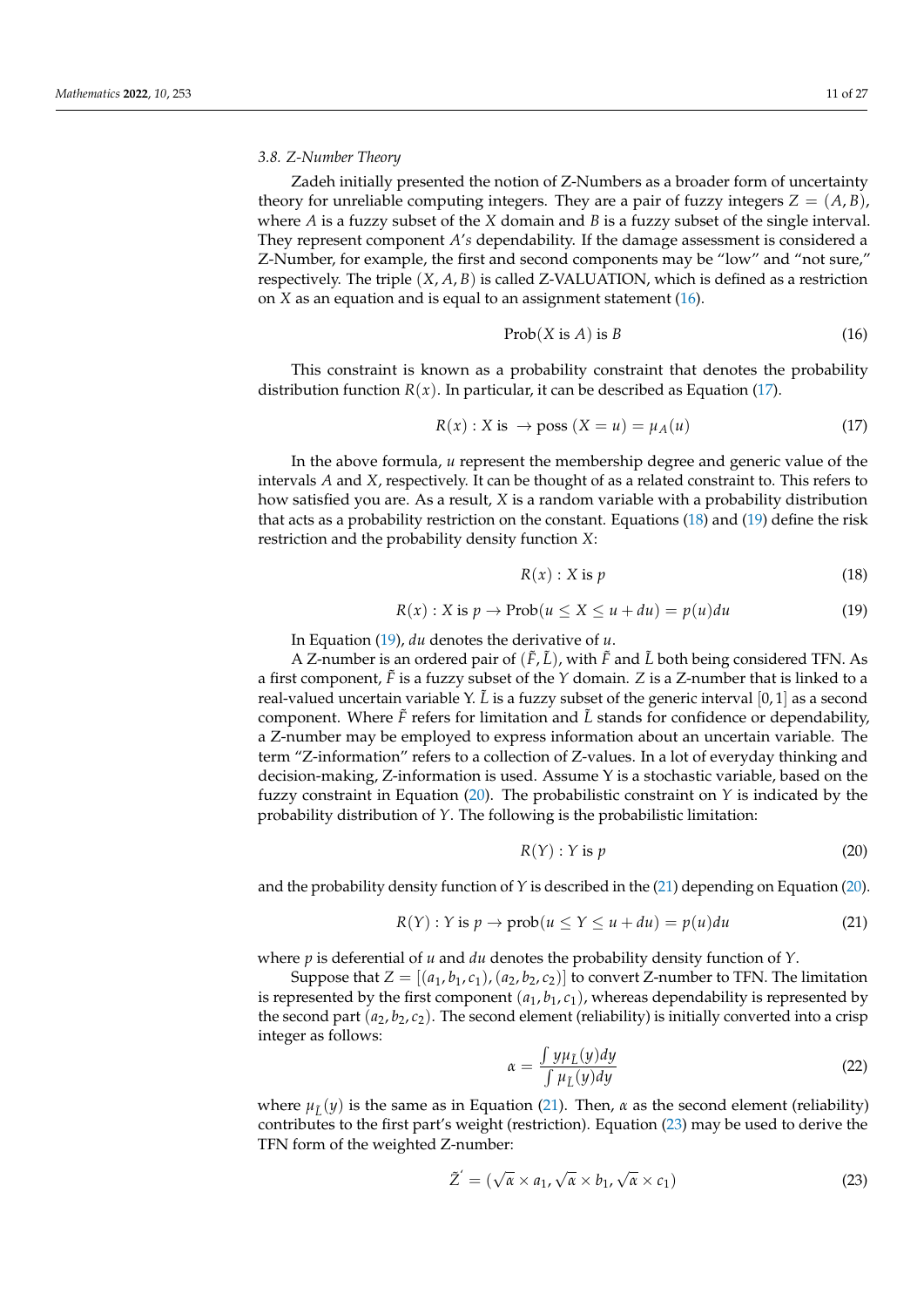## *3.9. Z-SWARA Method*

When there are multicriteria for the decision problem, the decision-making needs to be the approach that can obtain the weight of the criteria [\[111\]](#page-26-13). In a fuzzy context, fuzzy SWARA (fuzzy Step-wise Weight Assessment Ratio Analysis) is a multiattribute decisionmaking approach for computing the weight of criterion and sub-criteria. The fuzzy SWARA method works in the same way as the SWARA method. However, due to uncertainty in decision-making or a lack of knowledge, it is expanded to fuzzy SWARA [\[112](#page-26-14)[,113\]](#page-26-15). In the fuzzy SWARA method, researchers play an important role in determining the weight of the criterion. Hence, the data collected depend on expert judgments. The fuzzy SWARA technique was expanded to the Z-SWARA technique in this work, and a reliability factor was introduced to increase the confidence of the outcome. The Z-SWARA technique is broken down into the following steps:

#### Step 1:

Due to self, the professionals arrange criteria from the most essential to least significant in decreasing order.

#### Step 2:

Based on their first evaluation, experts must allocate linguistic characteristics to the relative significance of criterion *j* about the previous *j* −1 criteria. Experts then use Table [3](#page-11-0) to calculate the value of the first component  $(\tilde{F}_j)$ . Table [2](#page-4-0) is used to calculate the dependability component  $(\tilde{L}_j)$ . The result is a Z-number for each condition.

<span id="page-11-0"></span>**Table 3.** For weighting criteria, linguistic characteristics are used.

| <b>Linguistic Variables</b>     | <b>TFNs</b>     |
|---------------------------------|-----------------|
| Equally important (EI)          | (1, 1, 1)       |
| Moderately less important (MOL) | (2/3, 1, 3/2)   |
| Less important (LI)             | (2/5, 1/2, 2/3) |
| Very less important (VLI)       | (2/7, 1/3, 2/5) |
| Much less important (MUL)       | (2/9, 1/4, 2/7) |

# Step 3:

The second component (reliability) is turned into a crisp number using Equation [\(22\)](#page-10-7) to convert the Z-number produced in Step 2 to a TFN [\(20\)](#page-10-4). The equation is then used to add the weight to the first component [\(21\)](#page-10-5).

As an instance, assume the relative significance in the form of linguistic variables for the *j*-th criteria is (*VLI*, *M*). The Z-number becomes [(2/7, 1/3, 2/5),(0.35, 0.5, 0.75)] by changing the appropriate *TFN* values of *VLI* and *M* from Tables [4](#page-12-0) and [5,](#page-12-1) respectively. The Crisp value is  $\alpha = 0.53$ , and about Equation [\(21\)](#page-10-5), the *TFN* form of Z-number is (0.21, 0.24, 0.29). Table [5](#page-12-1) shows more Z-number to *TFN* conversions.

## Step 4:

Depending on the findings of Step 3, the fuzzy weight coefficient  $\tilde{q}_j$  is defined as follows:

$$
\tilde{q}_j = \frac{\tilde{q}_{j-1}}{\tilde{Z}_j'}\tag{24}
$$

where  $\tilde{q}_j$  is TFN and  $\tilde{q}_1 = (1, 1, 1)$ .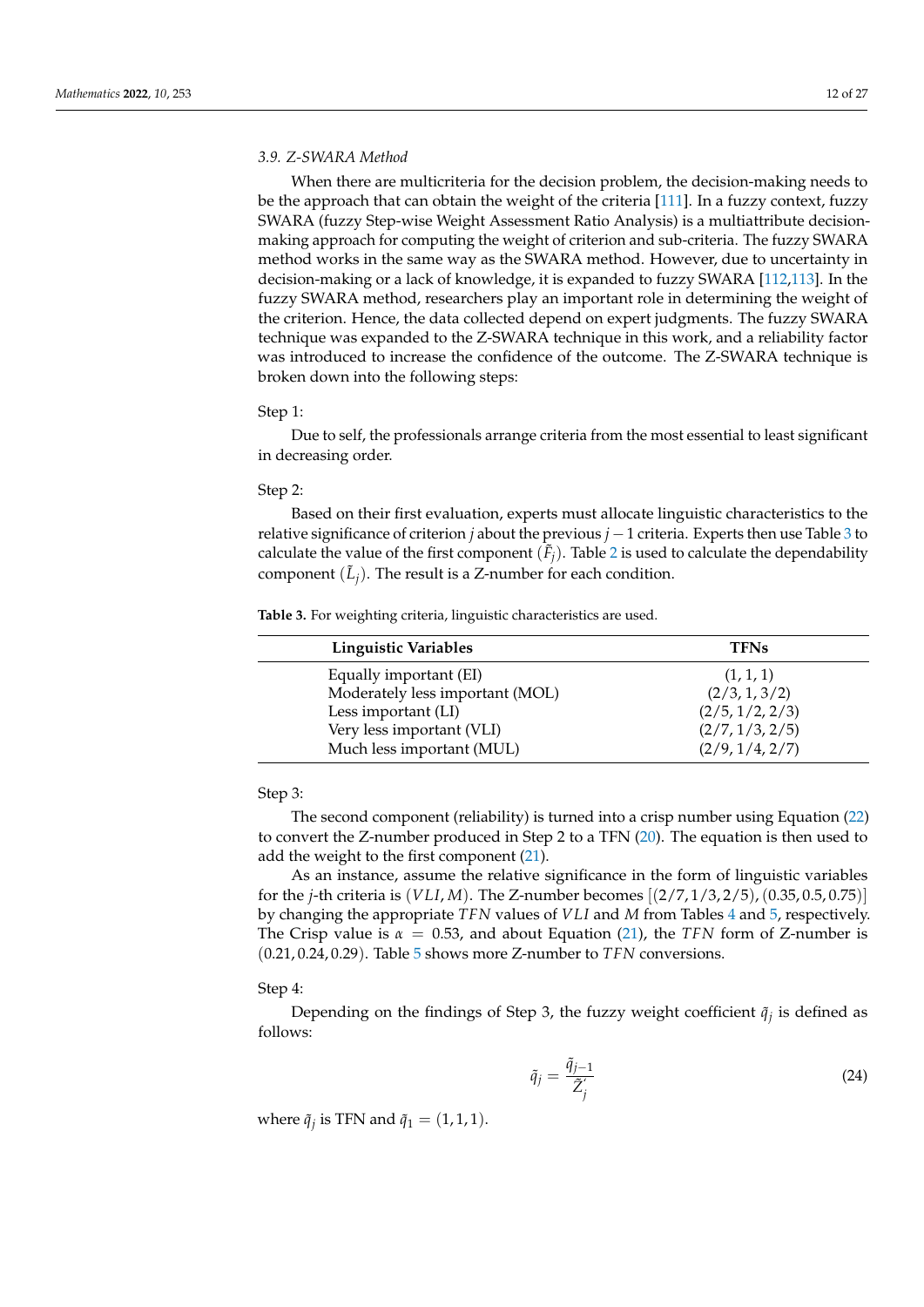Step 5:

Ultimately, the relative weights of the *j*-th assessment criteria were computed, taking into consideration *n* assessment criteria:

$$
\tilde{w}_j = \frac{\tilde{q}_j}{\sum_{j=1}^n \tilde{q}_j} \tag{25}
$$

where  $\tilde{w}_j$  is a TFN.

<span id="page-12-0"></span>**Table 4.** Variables in linguistics for assessing reliability.

| Variables (VW) | Linguistic Very Weak | Weak (W)         | Medium (M)        | High(H)                           | Very High<br>(VH) |
|----------------|----------------------|------------------|-------------------|-----------------------------------|-------------------|
| <b>TFNs</b>    | (0, 0, 0.25)         | (0.2, 0.35, 0.5) | (0.35, 0.5, 0.75) | $(0.5, 0.75, 0.9)$ $(0.75, 1, 1)$ |                   |

<span id="page-12-1"></span>**Table 5.** For weighting criteria, transformation procedures for Z-number to TFN depending on linguistic characteristics are used.

| <b>Linguistics Variables</b> | <b>TFNs</b>        | Linguistics Variables | <b>TFNs</b>        |
|------------------------------|--------------------|-----------------------|--------------------|
| (EI,VW)                      | (1, 1, 1)          | (LI,H)                | (0.34, 0.42, 0.56) |
| (EI,W)                       | (1, 1, 1)          | (LI,VH)               | (0.38, 0.48, 0.64) |
| (EI,M)                       | (1, 1, 1)          | (VLI,VW)              | (0.08, 0.10, 0.12) |
| (EI,H)                       | (1, 1, 1)          | (VLI,W)               | (0.17, 0.20, 0.24) |
| (ELVH)                       | (1, 1, 1)          | (VLI, M)              | (0.21, 0.24, 0.29) |
| (MOL, VW)                    | (0.19, 0.29, 0.43) | (VLI, H)              | (0.24, 0.28, 0.34) |
| (MOL,W)                      | (0.39, 0.59, 0.89) | (VLI,VH)              | (0.27, 0.32, 0.38) |
| (MOL,M)                      | (0.49, 0.73, 1.10) | (MUL,VW)              | (0.06, 0.07, 0.08) |
| (MOL,H)                      | (0.56, 0.85, 1.27) | (MUL,W)               | (0.13, 0.15, 0.17) |
| (MOL,VH)                     | (0.64, 0.96, 1.44) | (MUL,M)               | (0.16, 0.18, 0.21) |
| (LI, VW)                     | (0.12, 0.14, 0.19) | (MUL,H)               | (0.19, 0.21, 0.24) |
| (LI,W)                       | (0.24, 0.30, 0.39) | (MUL, VH)             | (0.21, 0.24, 0.27) |
| (LI,M)                       | (0.29, 0.37, 0.49) |                       |                    |

#### *3.10. Z-WASPAS Method*

The fuzzy WASPAS approach [\[114\]](#page-26-16), like the WASPAS methodology [\[115\]](#page-26-17) is a multivariable decision-making methodology for determining the system's certainty in highly sensitive situations. The Weighted Sum Model (WSM) and the Weighted Product Model (WPM), two well-known MCDM techniques, are combined in the fuzzy WASPAS methodology (WPM). The fuzzy WASPAS approach must be used to analyze the favorable (e.g., profit, efficiency) or nonbeneficial (e.g., cost) side of each risk element, which relies on expert judgment. Higher values are generally preferred for good features, while smaller values are typically desirable for nonbeneficial features. Only the positive features of the criteria are examined in this research, and the fuzzy WASPAS result is presented as a utility function  $(K_i)$  that may be used to rank alternatives. For rating failure modes, the new expanded Z-number of fuzzy WASPAS, called Z-WASPAS, is utilized [\[116\]](#page-26-18). The Z-WASPAS technique is broken down into the following steps:

### Step 1:

For each piece, researchers firstly define a linguistic variable. Subsequently, to construct the decision matrix H, the relevant value of each linguistic variable is provided to every element. Assume the Z-number  $Z = (\tilde{F}_{ij}, \tilde{L}_{ij})$ , which is the linguistic value for  $\tilde{F}_{ij}$ in Table [4](#page-12-0) [\[117\]](#page-26-19).  $\tilde{L}_{ij}$  can also extract linguistic values from Table [5](#page-12-1) in an identical way as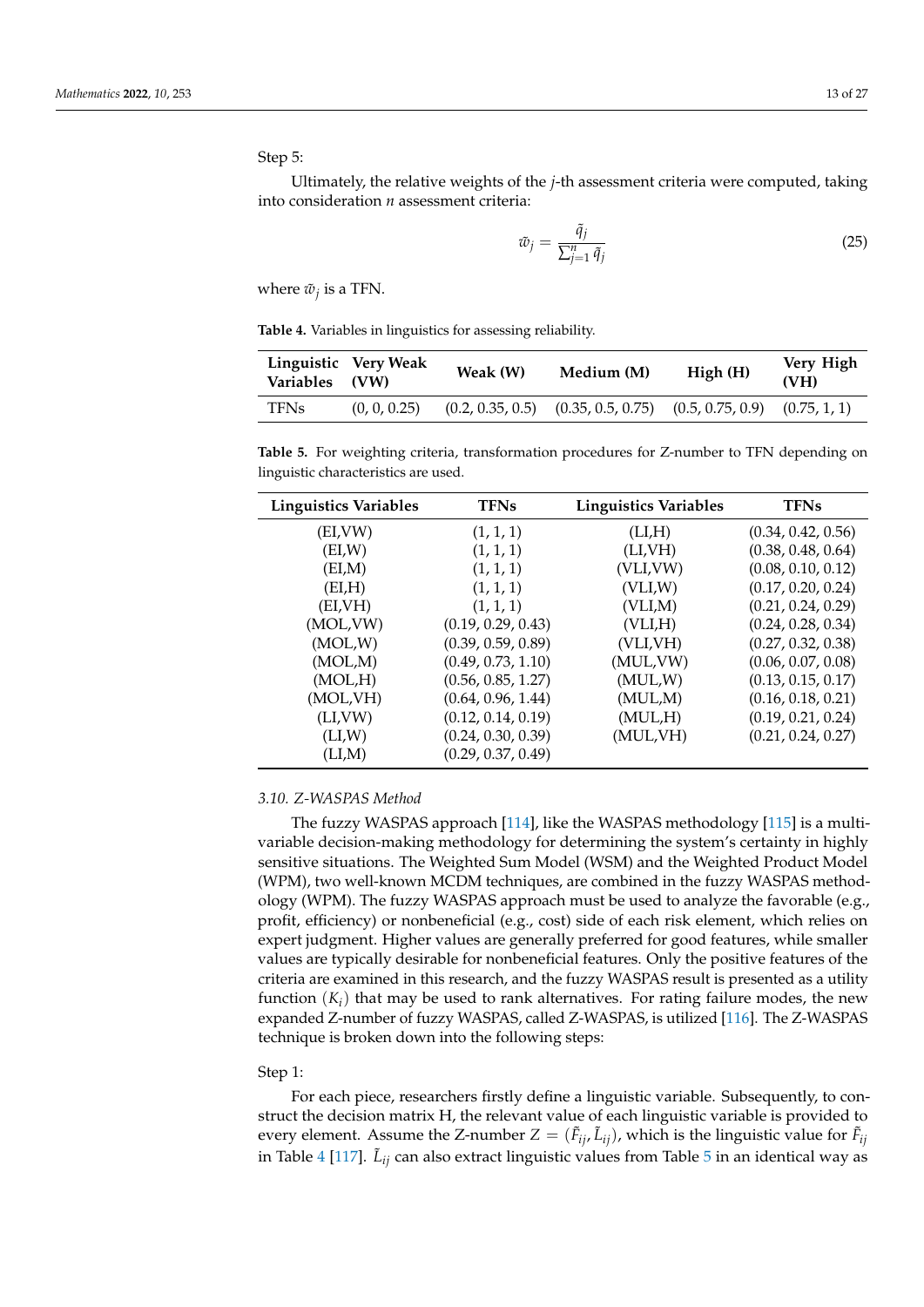the Z-SAWARA technique. As a result, the following is the decision-making matrix *H* containing Z-number elements:

$$
H = \begin{bmatrix} h_{11} & \cdots & h_{1n} \\ \vdots & \ddots & \vdots \\ h_{m1} & \cdots & h_{mn} \end{bmatrix}
$$
 (26)

The number of options is indicated by

$$
h_{ij} = [(a_{ij}^f, b_{ij}^f, c_{ij}^f), (a_{ij}^l, b_{ij}^l, c_{ij}^l)], i = 1, \cdots, m, j = 1, \cdots, n,
$$

*m*, and the number of criteria is shown by *n*. Table [6](#page-13-0) lists the linguistic variables used to rate failure modes [\[117\]](#page-26-19).

<span id="page-13-0"></span>**Table 6.** Linguistic variables for rating failure modes .

| Linguistic<br>Variables | Verv Poor<br>'VP) | Poor $(P)$ | Medium<br>Poor (MP) | Fair (F)  | Medium<br>Good (MG) | Good(G)   | Very Good<br>(G) |
|-------------------------|-------------------|------------|---------------------|-----------|---------------------|-----------|------------------|
| TFNs                    | (0, 1, 2)         | (1, 2, 3)  | (2, 3.5, 5)         | (4, 5, 6) | (5, 6.5, 8)         | (7, 8, 9) | (8, 9, 10)       |

Step 2:

TFN  $(\tilde{Z}')$  transforms the decision matrix *H* with Z-number elements. The following is the modified decision-making matrix *H*:

$$
\tilde{H} = \begin{bmatrix} \tilde{h}_{11} & \cdots & \tilde{h}_{1n} \\ \vdots & \ddots & \vdots \\ \tilde{h}_{m1} & \cdots & \tilde{h}_{mn} \end{bmatrix}
$$
 (27)

where  $\tilde{\bar{h}}_{ij}$  is a TFN in the form of  $\tilde{Z}^{'}, i=1,\ldots,m, j=1,\ldots,n,$  *m* represents the number of options, and *n* represents the number of criteria.

As an instance, imagine the expert determines the significance,  $\tilde{F}_i$ *j*, as "Medium poor" (MP) and the reliability,  $\tilde{L}_i j$ , as "Weak" (W) for the *i*-th choice and the *j*-th criterion. As a result, the Z-number and crisp value are [(2, 3.5, 5),(0.20, 0.35, 0.50)], and *α* = 0.35, respectively. As a result*,* the converted form of a Z-number  $\tilde{Z}^{'}$  is  $(1.18, 2.08, 2.96)$ . Table [7](#page-14-0) shows further Z-number to TFN  $(\tilde Z')$  conversions.

Step 3:

Using the  $\bar{H}$  matrix to normalize the beneficial and nonbeneficial components

$$
\hat{h}_{ij} = \begin{cases}\n\frac{\tilde{h}_{ij}}{\max_i \tilde{h}_{ij}} & \text{for } j \text{ beneficial} \\
\frac{\min_i \tilde{h}_{ij}}{\tilde{h}_{ij}} & \text{for } i \text{ nonbenefical}\n\end{cases}
$$
\n(28)

Step 4:

Compute the weighted normalized fuzzy decision-making matrix of  $\hat{h}_{ij}$  for the WSM  $(\tilde{Q}$  TFN) and WPM ( $\tilde{P}$  TFN) as follows:

$$
\tilde{Q}_i = \sum_{j=1}^n \hat{h}_{ij} \tilde{w}_j \tag{29}
$$

$$
\tilde{P}_i = \prod_{j=1}^n \hat{h}_{ij}^{\tilde{w}_j} \tag{30}
$$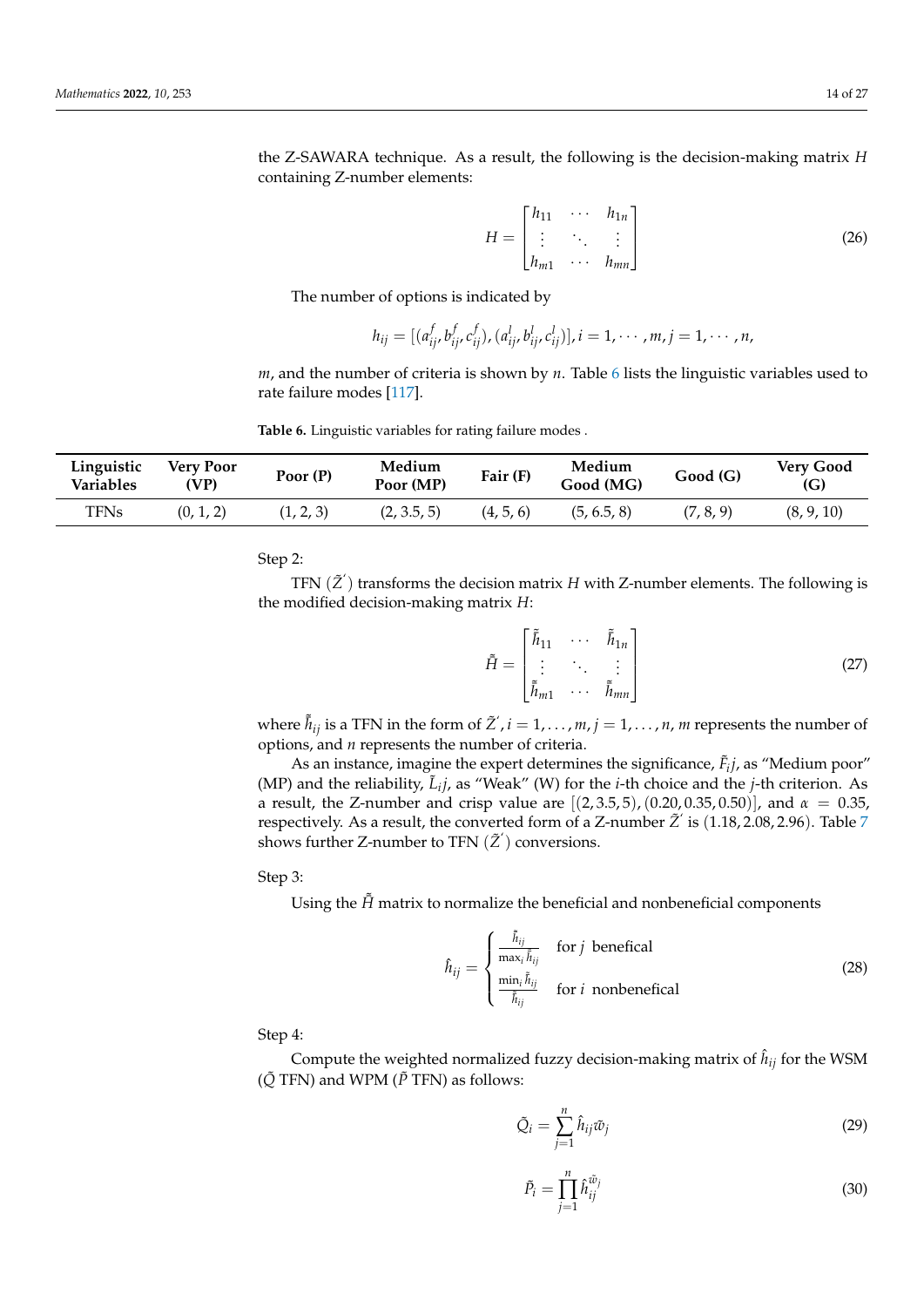| <b>Linguistics Variables</b> | <b>TFNs</b>        | <b>Linguistics Variables</b> | <b>TFNs</b>        |
|------------------------------|--------------------|------------------------------|--------------------|
| (VP,VW)                      | (0.00, 0.29, 0.58) | (F,H)                        | (3.39, 4.23, 5.08) |
| (VPM)                        | (0.00, 0.59, 1.18) | (F,VH)                       | (3.83, 4.79, 5.74) |
| (VPM)                        | (0.00, 0.73, 1.46) | (MG, VW)                     | (1.44, 1.88, 2.31) |
| (VP,H)                       | (0.00, 0.85, 1.69) | (MG,W)                       | (2.96, 3.85, 4.73) |
| (VP,VH)                      | (0.00, 0.96, 1.91) | (MG,M)                       | (3.65, 4.75, 5.84) |
| (P, VW)                      | (0.29, 0.58, 0.87) | (MG,H)                       | (4.23, 5.50, 6.77) |
| (P,W)                        | (0.59, 1.18, 1.77) | (MG,VH)                      | (4.79, 6.22, 7.66) |
| (P,M)                        | (0.73, 1.46, 2.19) | (G,VW)                       | (2.02, 2.31, 2.60) |
| (P,H)                        | (0.85, 1.69, 2.54) | (G,W)                        | (4.14, 4.73, 5.32) |
| (P.VH)                       | (0.96, 1.91, 2.87) | (G,M)                        | (5.11, 5.84, 6.57) |
| (MP, VW)                     | (0.58, 1.01, 1.44) | (G,H)                        | (5.93, 6.77, 7.62) |
| (MPM)                        | (1.18, 2.07, 2.96) | (G,VH)                       | (6.70, 7.66, 8.62) |
| (MP,M)                       | (1.46, 2.56, 3.65) | (VG, VW)                     | (2.31, 2.60, 2.89) |
| (MP,H)                       | (1.69, 2.96, 4.23) | (VG,W)                       | (4.73, 5.32, 5.92) |
| (MP,VH)                      | (1.91, 3.35, 4.79) | (VG,M)                       | (5.84, 6.57, 7.30) |
| (F, VW)                      | (1.15, 1.44, 1.73) | (VG,H)                       | (6.77, 7.62, 8.47) |
| (F,W)                        | (2.37, 2.96, 3.55) | (VG,VH)                      | (7.66, 8.62, 9.57) |
| (F.M)                        | (2.92, 3.65, 4.38) |                              |                    |

<span id="page-14-0"></span>Table 7. For grading failure modes, transformation procedures to convert Z-number to TFN  $(\tilde{Z}^{'})$ depending on linguistic factors are used.

Evaluate the center-of-area of each TFN for decision making to assist in de-fuzzify performance assessment:

$$
\bar{Q}_i = \frac{1}{3}(a_i^Q + b_i^Q + c_i^Q) \tag{31}
$$

$$
\bar{P}_i = \frac{1}{3}(a_i^P + b_i^P + c_i^P)
$$
\n(32)

Step 5:

For the *i*-th choice, use the utility function  $K_i$  to determine the value of failure modes and rank them as follows:

$$
K_i = \lambda \sum_{j=1}^{m} \bar{Q}_i + (1 - \lambda) \sum_{j=1}^{m} \bar{P}_i; \qquad 0 \le \lambda \le 1, \quad 0 \le K_i \le 1
$$
  
where 
$$
\lambda = \frac{\sum_{i=1}^{m} \bar{P}_i}{\sum_{i=1}^{m} \bar{Q}_i + \sum_{i=1}^{m} \bar{P}_i}
$$
 (33)

Ultimately, the options may be sorted from the highest to the lowest  $K_i$  value.

## **4. Results**

Cronbach's alpha coefficient was employed in this research to pretest the questionnaire's reliability in terms of the link between business strategy, management control system, and business unit performance assessment. Prior to the final implementation, 29 research samples were randomly selected and a questionnaire was provided to them. Using the data obtained from these questionnaires and using SPSS, the confidence factor was calculated using Cronbach's alpha method. The questionnaire data is generally divided into four categories of questions; all four categories, as seen in their reliability tables, have significant internal correlations between questions. This is because the Cronbach's alpha is significantly higher than 0.7 among all four categories of questions. Therefore, questions can be assessed on the validity and reliability. The total amount of Cronbach's alpha for each of the four categories of relevant items and the overall correlation of each item, also the amount of Cronbach's alpha after deleting each item are listed in Tables [8–](#page-15-0)[11.](#page-16-0)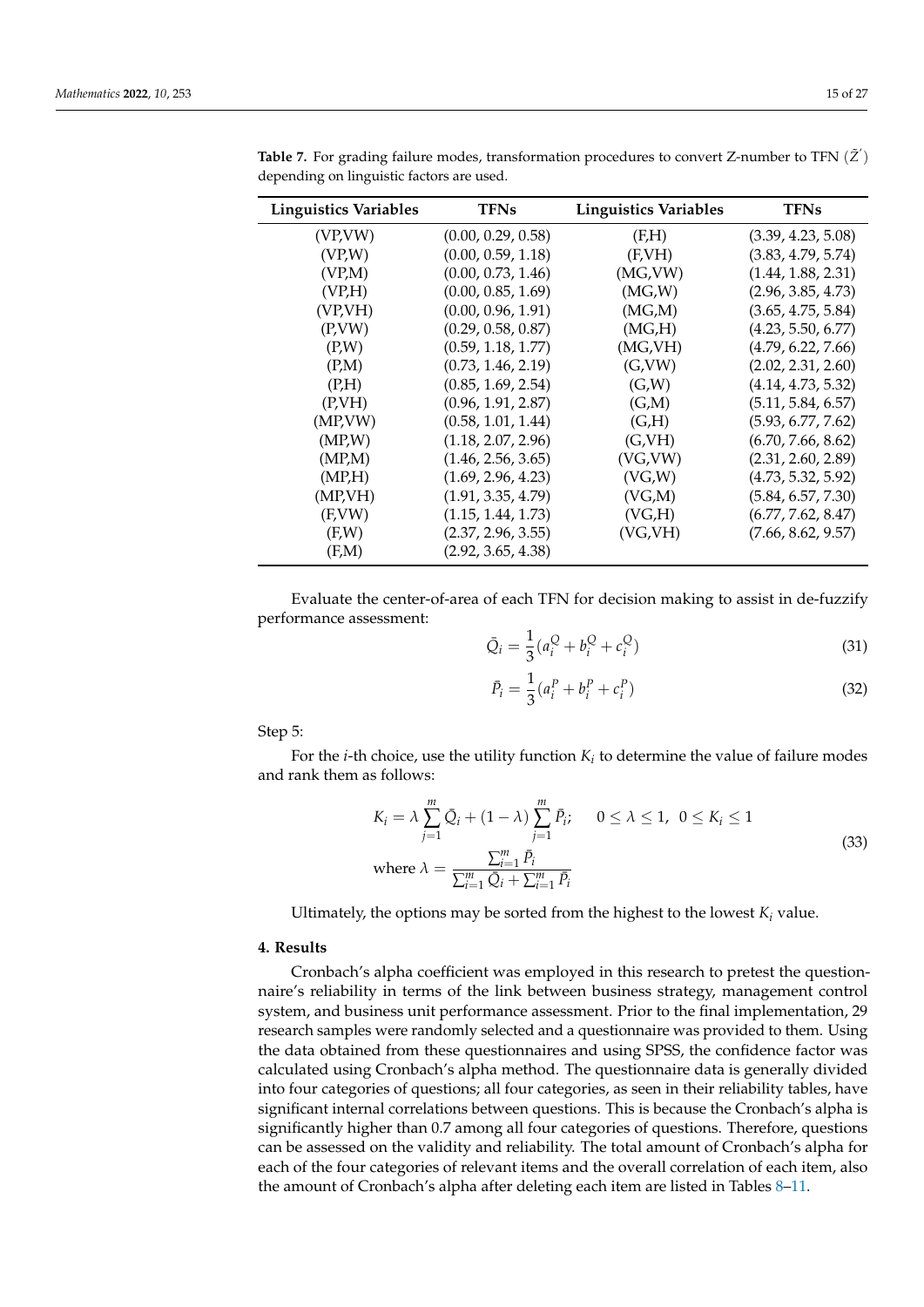To test the effect of the management control system moderator on the relationship between performance and strategy, moderated regression analysis has been used. In addition to the independent variable (strategy) and the moderator variable (Management control system), there is a multiplicity of these two variables. In the regression output, R<sup>2</sup> represents the ratio of total variability or variance in the dependent variable, which is explained by the independent variables.

<span id="page-15-0"></span>**Table 8.** Reliability test related to strategy.

|                                           | Cronbach's Alpha If Item Deleted | The Overall Correlation of Each<br>Item with the Overall Scale |
|-------------------------------------------|----------------------------------|----------------------------------------------------------------|
| Product price                             | 0.897                            | 0.587                                                          |
| Research and Development for sale         | 0.875                            | 0.862                                                          |
| Company brand                             | 0.879                            | 0.822                                                          |
| Activities related to product development | 0.888                            | 0.709                                                          |
| Program change rate                       | 0.91                             | 0.378                                                          |
| <b>Product Distribution Standards</b>     | 0.89                             | 0.693                                                          |
| Product quality                           | 0.894                            | 0.635                                                          |
| After-sales service                       | 0.895                            | 0.635                                                          |
| <b>Product Features</b>                   | 0.882                            | 0.776                                                          |
| General reliability                       | 0.901                            | 0.584                                                          |

**Table 9.** Reliability test related to performance measurement.

|                             | Cronbach's Alpha If Item Deleted | The Overall Correlation of Each<br>Item with the Overall Scale |
|-----------------------------|----------------------------------|----------------------------------------------------------------|
| Capital return rate         | 0.924                            | 0.701                                                          |
| Profitability               | 0.915                            | 0.851                                                          |
| Operating cash flow         | 0.921                            | 0.784                                                          |
| Cost control                | 0.37                             | 0.454                                                          |
| Development of new products | 0.926                            | 0.644                                                          |
| Sales volume                | 0.918                            | 0.796                                                          |
| Market share                | 0.915                            | 0.852                                                          |
| Market development          | 0.917                            | 0.809                                                          |
| Human recourse development  | 0.917                            | 0.819                                                          |
| General reliability         | 0.93                             |                                                                |

<span id="page-15-1"></span>**Table 10.** Reliability test related to non-financial factors of management control system.

|                                       | Cronbach's Alpha If Item Deleted | The Overall Correlation of Each<br>Item with the Overall Scale |
|---------------------------------------|----------------------------------|----------------------------------------------------------------|
| Customer satisfaction                 | 0.904                            | 0.507                                                          |
| Timely delivery                       | 0.891                            | 0.643                                                          |
| Reliable delivery                     | 0.891                            | 0.643                                                          |
| Criteria for determining key products | 0.88                             | 0.751                                                          |
| Quality                               | 0.886                            | 0.69                                                           |
| Test                                  | 0.873                            | 0.815                                                          |
| Employee-based actions                | 0.888                            | 0.672                                                          |
| Strategic planning                    | 0.876                            | 0.807                                                          |
| General reliability                   | 0.899                            |                                                                |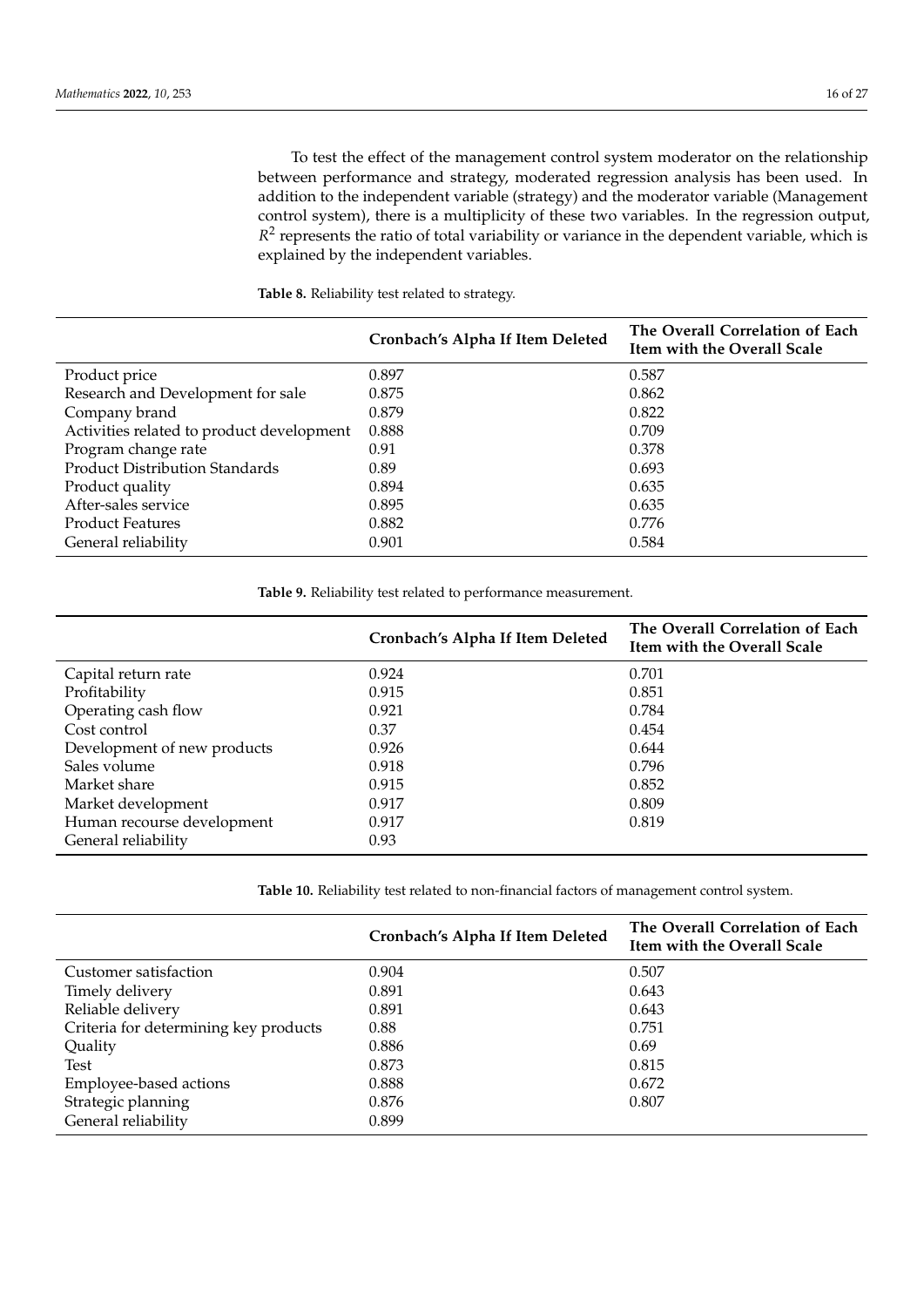| Cronbach's Alpha | Items |
|------------------|-------|
| 0.855            | 0.23  |

<span id="page-16-0"></span>**Table 11.** Reliability test related to financial factors of management control system.

If  $R^2$  is equal to 1, it indicates that the dependent variable is completely predictable through the independent variable. A value of zero indicates that the dependent variable is not linearly related to the independent variable. If the regression coefficients of the multiplier variable are significant, the modification effect of the moderator variable can be inferred.

In the first part of the whole data, the entered sample is divided into two groups:

- Consists of people who have been looking for a differentiation strategy.
- Consists of people who are looking for a cost leadership strategy.

According to the paper (Tsamenyi et al. [\[118\]](#page-26-20)), people with a strategy value less than (3 mean values) are considered as people under the leadership strategy, and people who have a strategy value of 3 or more are considered as people under differentiation strategy. The moderated regression for each category was performed separately. For both regression categories, performance measurement is considered as a dependent variable. In the leadership group, the cost of strategic value of individuals is less than 3 and the absolute value of the score is considered as the value of the strategy of individuals, because in the strategy variable, lower values mean more reliance on the cost leadership strategy. An approximate value of 3 will indicate the dependence of at least on the cost leadership strategy. The independent variable strategy and management control system based on financial factors will be the cost variable for the leadership, and for the group pursuing the differentiation strategy, the management control system adjustment variable will be based on nonfinancial factors. The hypotheses after the correlation test to examine the relationship between the studied variables have been investigated by controlling other variables involved in the relationship by moderated regression analysis. In this analysis, apart from the independent variable and the modifier variable, the interaction product of the independent variable and the modifier variable in the regression equation will be considered.

Because the distribution of these data are not normal and the variance of the different groups is not equal, we can test the nonparametric Kruskal–Wallis one-way analysis of variance between each of the elements of strategic position, performance measurement and financial and nonfinancial management control system. The results of moderated regression (*R* 2 ) analysis between variables show that there is a significant amount of significant relationship between business strategy variables and performance measurement. There is also the least amount of semantic relationship between the variables of financial management systems and nonfinancial management system (Table [10\)](#page-15-1). Considering that in this test, the performance measurement is as a dependent variable and the other three variables are as independent variables. Therefore, we can conclude that among the independent variables, the most correlation is related to the business strategy variable and the lowest is related to the management control system nonfinancial variable. Considering that the adjusted coefficient in most of these relations is close to one, it can be stated that there is a nonlinear relationship between the independent variables and the dependent variable, and the effect of modifying variables can be deduced.

The results obtained from the Kruskal–Wallis test show that all variables have a significant difference of 99%; then the hypothesis is rejected (Table [11\)](#page-16-0). Accordingly, to observe the different levels of factors within each component, we will go to the average ranking.

The average ranking in the business strategy shows that the product quality factor is at the highest level with 4.02 and the After-sales service factor is at the lowest level with 2.68. In the average business strategy, it has been observed that the factors of Product price, Company brand, Activities related to product development, Program change rate, After-sales service, and Product Features with an average of less than 3 are considered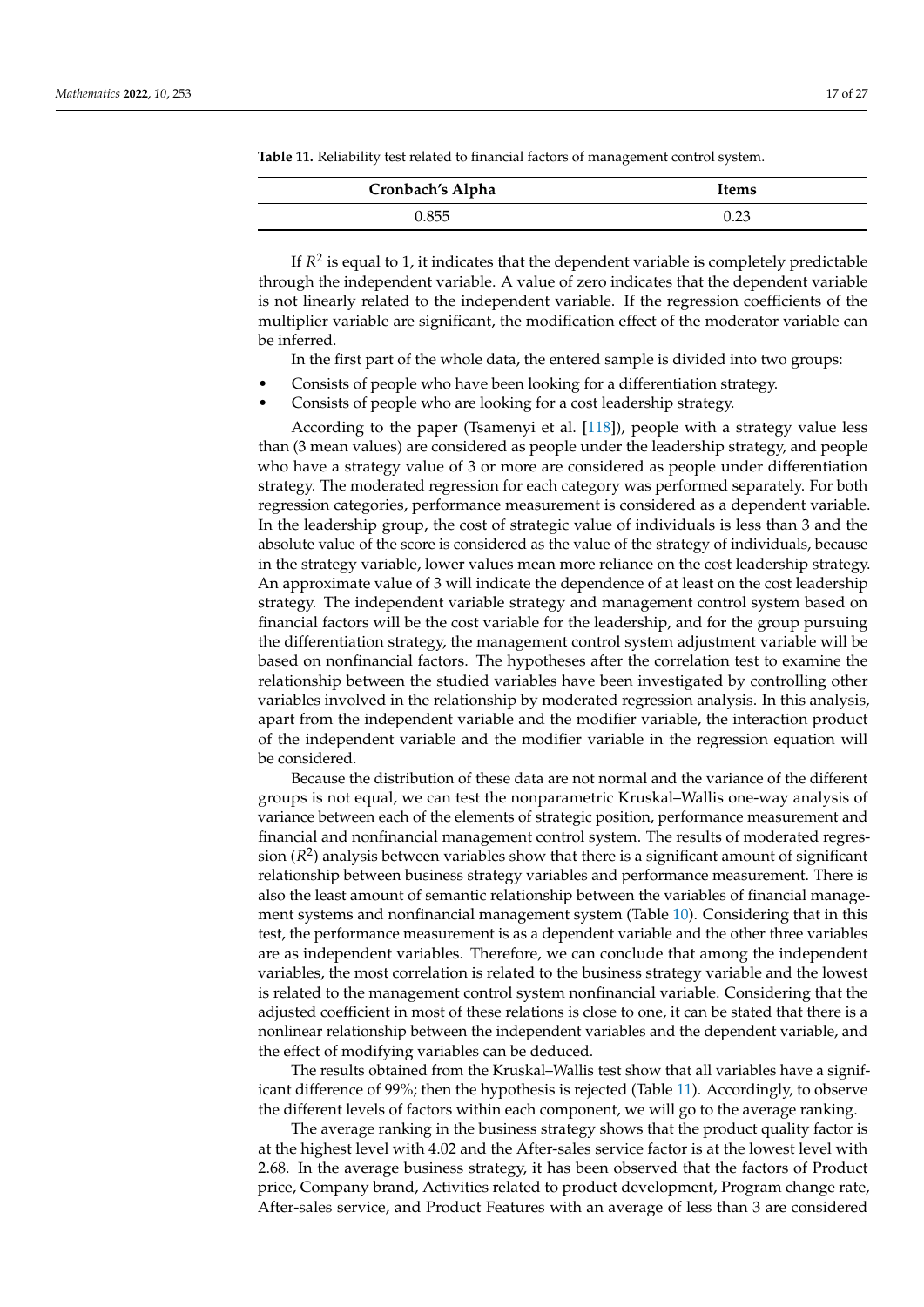as leadership strategies. On the other hand, factors such as Research and Development for sales, Product Distribution Standards, and Product quality are called as differentiation strategies. (Table [12\)](#page-17-0).

<span id="page-17-0"></span>**Table 12.** Moderated regression (*R* 2 ) analysis between variables participating in the test.

| Variables                                | <b>Business</b><br><b>Strategy</b> | Management<br>Control<br>System-<br>Financial | Management<br>Control<br>System-Non-<br>Financial | Performance<br>Measure-<br>ment |
|------------------------------------------|------------------------------------|-----------------------------------------------|---------------------------------------------------|---------------------------------|
| business strategy                        |                                    |                                               |                                                   |                                 |
| management control system-financial      | $0.852**$                          |                                               |                                                   |                                 |
| management control system- non-financial | $0.721*$                           | $0.657*$                                      |                                                   |                                 |
| performance measurement                  | $0.928**$                          | $0.869**$                                     | $0.707*$                                          |                                 |

\* Significance at 95% confidence level. \*\* Significance at 99% significance level.

In the results of the average ranking, the Development of the new product performance component is at the highest level and the sales volume is at the lowest level (Table [13\)](#page-17-1). In the nonfinancial management control system component, the Customer satisfaction factor and in the financial component, Cost standards are at the highest level. Furthermore, the strategic planning factor with a rate of 2.95 and the deviation analysis factor with a rate of 2.87 are at the lowest level, respectively. (Tables [14](#page-17-2)[–17\)](#page-18-0).

<span id="page-17-1"></span>**Table 13.** Analysis of Kruskal–Wallis test in business strategy variables, management control system (financial-non-financial) and performance measurement.

| Variables                          | <b>Business</b><br><b>Strategy</b> | <b>Management Control</b><br><b>System-Financial</b> | <b>Management Control</b><br><b>System-Non-Financial</b> | Performance<br>Measurement |  |
|------------------------------------|------------------------------------|------------------------------------------------------|----------------------------------------------------------|----------------------------|--|
| 9.534<br>8.702<br>Chi-square<br>Df |                                    |                                                      | 9.351                                                    | 7.421                      |  |
|                                    | 0.005                              | 0.001                                                | 0.006                                                    | 0.000                      |  |

<span id="page-17-2"></span>**Table 14.** Mean of ranking in tested dimensions in business strategy variable based on Kruskal– Wallis test.

| <b>Business Strategy Variable</b>         | <b>Mean of Ranking</b> |
|-------------------------------------------|------------------------|
| Product price                             | 2.87                   |
| Research and Development for sale         | 3.21                   |
| Company brand                             | 2.95                   |
| Activities related to product development | 2.74                   |
| Program change rate                       | 2.84                   |
| <b>Product Distribution Standards</b>     | 3.01                   |
| Product quality                           | 4.02                   |
| After-sales service                       | 2.68                   |
| <b>Product Features</b>                   | 2.91                   |

Our results show that factors such as product distribution standards and product quality as part of the differentiation strategy are similar to factors in the financial management control system, such as customer satisfaction, quality, and criteria for determining key products and they are consistent with the findings of Langfield and Smith, 1997 stating that the nonfinancial management control system is consistent with the differentiation strategy.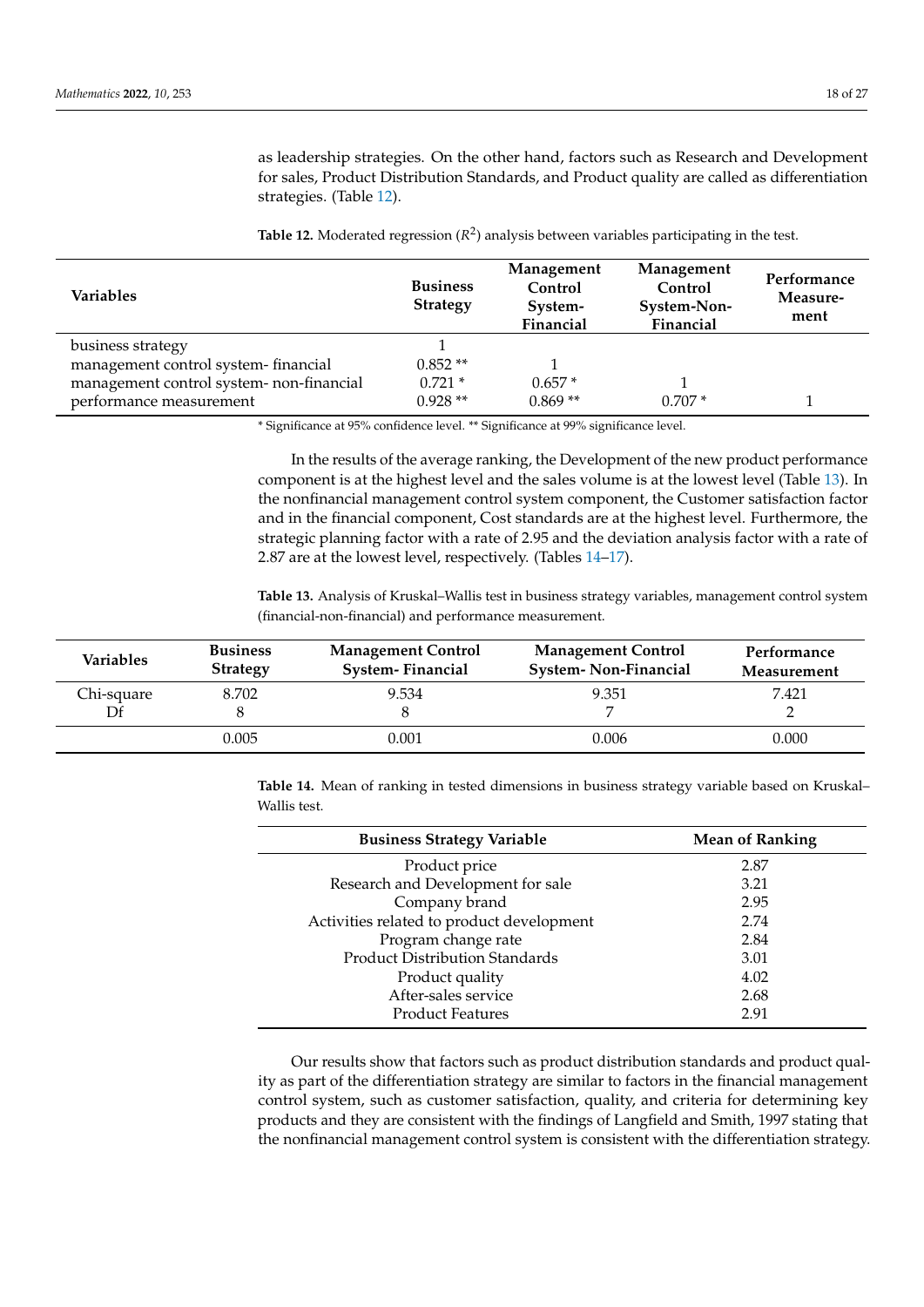| Performance Measurement Variable | <b>Mean of Ranking</b> |  |  |
|----------------------------------|------------------------|--|--|
| Capital return rate              | 3.95                   |  |  |
| Profitability                    | 2.54                   |  |  |
| Operating cash flow              | 2.98                   |  |  |
| Cost control                     | 3.05                   |  |  |
| Development of new products      | 3.84                   |  |  |
| Sales volume                     | 2.46                   |  |  |
| Market share                     | 2.59                   |  |  |
| Market development               | 2.91                   |  |  |
| Human recourse development       | 3.43                   |  |  |

**Table 15.** Mean of ranking in tested dimensions in performance measurement variable based on Kruskal–Wallis test.

**Table 16.** Mean of ranking in tested dimensions in management control system- to non-financial variable based on Kruskal–Wallis test.

| <b>Management Control System- to Non-Financial</b> | <b>Mean of Ranking</b> |
|----------------------------------------------------|------------------------|
| Customer satisfaction                              | 4.26                   |
| Timely delivery                                    | 4.08                   |
| Reliable delivery                                  | 3.42                   |
| Criteria for determining key products              | 3.26                   |
| Quality                                            | 3.02                   |
| <b>Test</b>                                        | 3.37                   |
| Employee-based actions                             | 3.29                   |
| Strategic planning                                 | 2.95                   |

<span id="page-18-0"></span>**Table 17.** Mean of ranking in tested dimensions in management control system- to financial variable based on Kruskal–Wallis test.

| <b>Management Control System- to Financial</b> | <b>Mean of Ranking</b> |  |  |
|------------------------------------------------|------------------------|--|--|
| Cost standards                                 | 3.3                    |  |  |
| Deviation analysis                             | 2.87                   |  |  |
| Budget control                                 | 3.06                   |  |  |

## **5. Results of Failure Mode Prioritization**

When utilizing the traditional FMEA approach, one of the primary issues that decisionmakers encounter is assigning identical ratings to distinct failure scenarios. Because of a lack of organizational resources, decision-makers are unable to effectively identify important failure modes and take remedial action to mitigate their negative impacts. By creating this traditional technique relying on the SWARA and WASPAS methodologies and employing the Z-number concept, this research attempted to provide the findings with great separability compared to the FMEA. Furthermore, compared to the fuzzy WASPAS technique, the Z-WASPAS technique may produce more realistic findings by combining the notions of uncertainty and dependability. In sum,  $F<sub>2</sub>$  is the primary cause of risk in businesses, according to FMEA methodology and the opinions of three professionals. Modifications in need as a result of a weaker economy or other macroeconomic modifications, adjustments in the cost of raw materials critical to Balco's manufacturing, and alterations in competition or pricing by rivals are all examples of industry and market risks.  $F_6$  or financial challenges with cash flow, capital, or cost constraints is recognized as a major failure mode in rank 2 in the suggested technique, which involves reliability aspects in detecting failure modes. When the amount of money pouring into a firm does not satisfy the standards for accounts payable, it is a problem. Cash flow is the lifeblood of every successful business, and if it is not adequate, you might be on the verge of going bankrupt.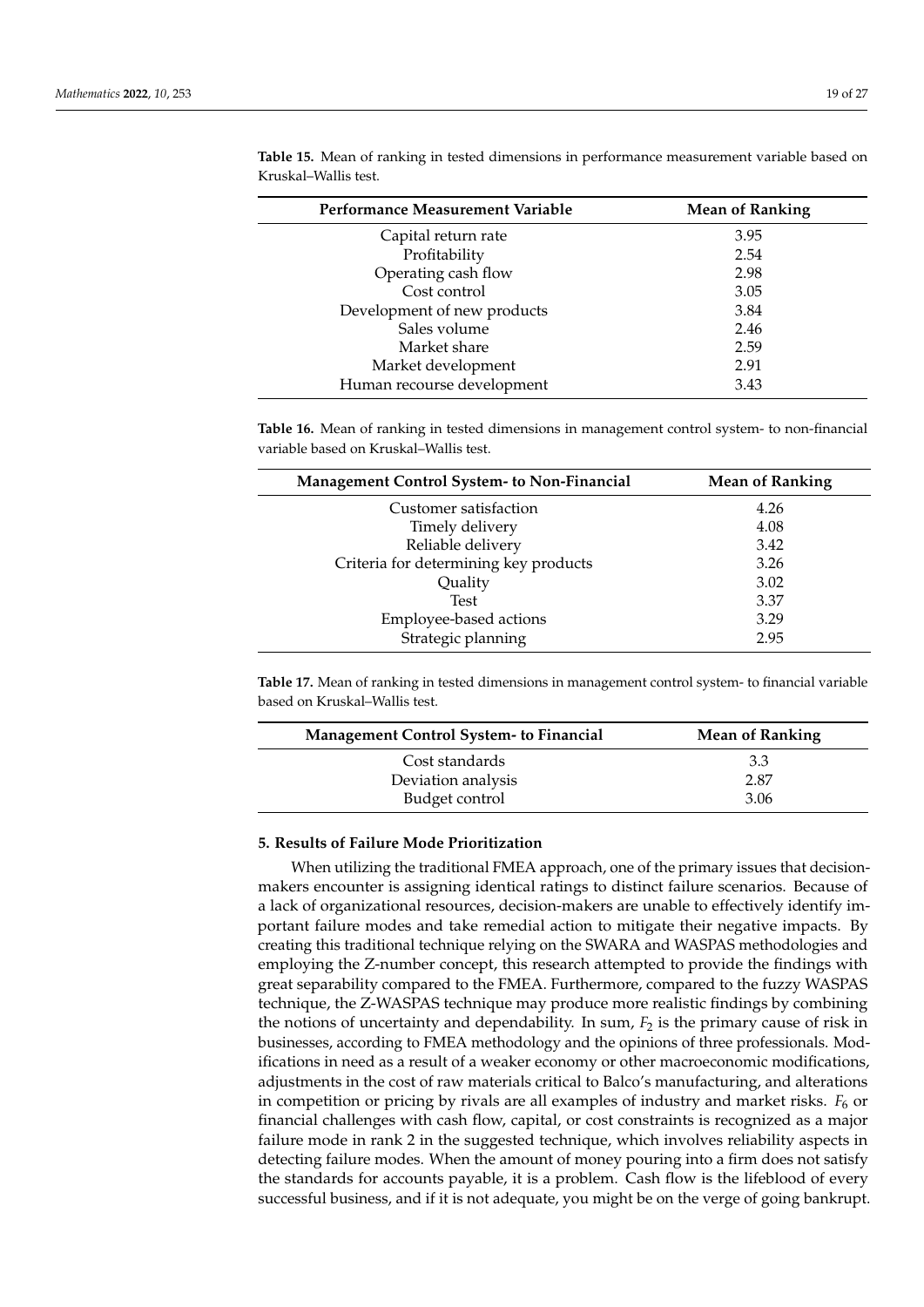Finding a flexible line of credit that allows businesses to access money when they are needed might be a simple method to weather a cash flow storm. The findings also show that *F*<sup>3</sup> , or fluctuations among consumers or in demand, is the most common failure mechanism. The recommended remedial action is on demographics and consumer tastes are rapidly changing, making it more difficult than ever to keep up with client expectations. Globally, rising incomes, middle-class bulges, aging populations, and next-generation millennials are reshaping the customer base. Consumer expectations for tailored experiences have risen as a result of technological advancements. Customers have grown to customize rapid service at cheap costs to internet streaming, Uber, Amazon Prime, and other services. The proposed methodology prioritizes failure modes (Table [18\)](#page-19-0), compared to previous techniques (table [19\)](#page-19-1).

<span id="page-19-0"></span>**Table 18.** Failure modes.

| mergers, acquisitions, and other competition.              |                |
|------------------------------------------------------------|----------------|
| market or industry changes.                                | F              |
| changes among customers or in demand.                      | $F_3$          |
| change management.                                         | $F_4$          |
| human resource issues, such as staffing.                   | F <sub>5</sub> |
| financial issues with cashflow, capital or cost pressures. | F <sub>6</sub> |
| IT disasters and equipment failure.                        | F7             |
| planned system changes                                     | Fg             |
| intermediaries and interfaces of facilities and devices    | ٣a             |
|                                                            |                |

| Failure        | <b>Conventional FMEA</b> |      |       | <b>Fuzzy-WASPAS</b> | <b>Z-WASPAS</b> |      |
|----------------|--------------------------|------|-------|---------------------|-----------------|------|
| <b>Modes</b>   | <b>RPN</b>               | Rank | $K_i$ | Rank                | $K_i$           | Rank |
| $F_1$          | 4660                     | 6    | 0.817 | 6                   | 0.74            | 6    |
| $F_2$          | 8694                     | 2    | 1.094 | 2                   | 0.9             | 2    |
| $F_3$          | 7903                     | 3    | 1.065 | 3                   | 0.89            | 3    |
| $F_4$          | 4893                     | 5    | 0.758 | 5                   | 0.85            | 4    |
| $F_5$          | 4578                     | 7    | 0.92  | 4                   | 0.51            | 9    |
| $F_6$          | 8752                     |      | 1.094 |                     |                 |      |
| F <sub>7</sub> | 3235                     | 8    | 0.47  | 9                   | 0.68            | 8    |
| $F_8$          | 2100                     | 9    | 0.585 | 8                   | 0.72            | 7    |
| F <sub>9</sub> | 5679                     | 4    | 0.697 | 7                   | 0.76            | 5    |

<span id="page-19-1"></span>**Table 19.** Compared to existing strategies, the suggested methodology prioritizes failure modes.

#### *Results of Sensitivity Analysis*

In five distinct scenarios, a sensitivity analysis is performed by altering the weight values of the criterion (see Table [20\)](#page-20-0). The basic crisp weights of the criteria computed using the Z-SWARA technique in this study are represented by  $\text{Case}_0$ . The crisp value of weights are provided to the SODCT components and  $\text{Case}_1$  to  $\text{Case}_4$  are produced to evaluate how the rank of alternatives changes in potential situations. Table [21](#page-20-1) shows the results of a sensitivity analysis for rating the outcomes of ten failure types and various instances. The order of significance in SODCT factors is S, C, D, T, and O, according to the aggregated judgment of three sets of decision-makers in this research. In compared to component C, factor S has a substantial influence on ME regulation. In all situations,  $F_2$  is the failure mode with the greatest risk priority, based on Table [21.](#page-20-1) In terms of SODCT factors,  $F_6$  is the second most significant failure mode in  $Case<sub>2</sub>$ ,  $Case<sub>3</sub>$ , and  $Case<sub>4</sub>$  due to the high weight of S, but in Case<sub>1</sub> and Case<sub>4</sub>,  $F_3$  is the second most essential failure mode due to the lower weight of S. This comparison holds true for a variety of additional criteria and failure types as well. According to the results of the sensitivity analysis, the weight of the criterion has a substantial impact on the final ranking order of failure modes.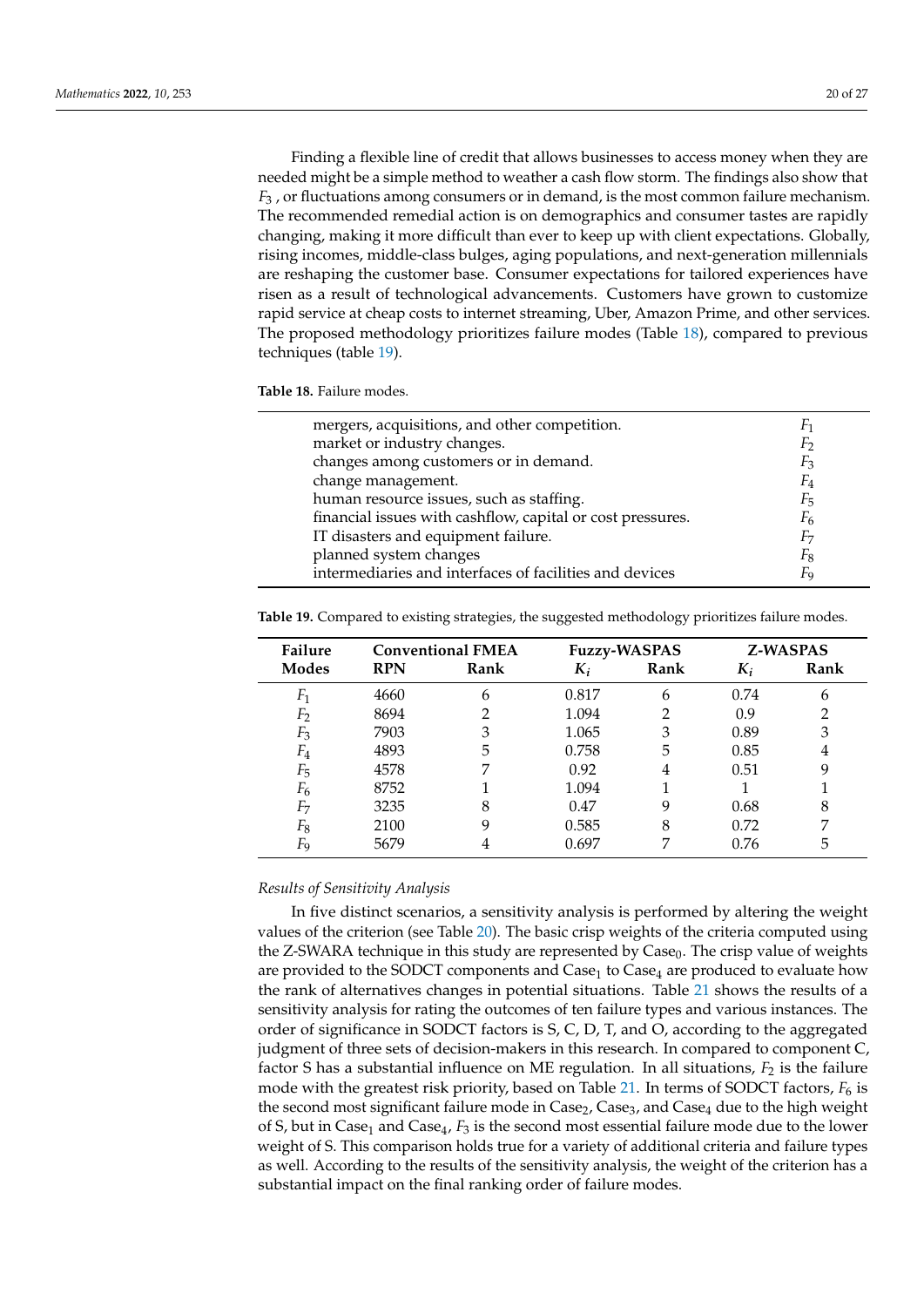| <b>Risk</b><br>Factor | Case <sub>0</sub>  | Case <sub>1</sub>  | Case <sub>2</sub>  | Case <sub>3</sub>  | Case <sub>4</sub>  |
|-----------------------|--------------------|--------------------|--------------------|--------------------|--------------------|
| $w_S$                 | (0.26, 0.30, 0.35) | (0.38, 0.32, 0.48) | (0.22, 0.23, 0.39) | (0.46, 0.28, 0.38) | (0.02, 0.01, 0.09) |
| $a_{w_S}$             | 0.234              | 0.50               | 0.28               | 0.46               | 0.08               |
| $w_{\Omega}$          | (0.36, 0.32, 0.38) | (0.22, 0.29, 0.32) | (0.16, 0.10, 0.19) | (0.15, 0.01, 0.17) | (0.2, 0.12, 0.36)  |
| $a_{w_O}$             | 0.363              | 0.20               | 0.05               | 0.02               | 0.19               |
| $w_D$                 | (0.25, 0.12, 0.29) | (0.26, 0.15, 0.31) | (0.29, 0.23, 0.32) | (0.12, 0.08, 0.14) | (0.20, 0.19, 0.34) |
| $a_{w_D}$             | 0.115              | 0.20               | 0.28               | 0.11               | 0.29               |
| $w_C$                 | (0.25, 0.32, 0.36) | (0.02, 0.01, 0.13) | (0.09, 0.06, 0.16) | (0.39, 0.20, 0.29) | (0.35, 0.25, 0.38) |
| $a_{w_C}$             | 0.185              | 0.05               | 0.11               | 0.29               | 0.29               |
| $w_T$                 | (0.09, 0.15, 0.22) | (0.09, 0.03, 0.19) | (0.28, 0.33, 0.39) | (0.10, 0.09, 0.28) | (0.19, 0.20, 0.29) |
| $a_{w_{T}}$           | 0.103              | 0.05               | 0.28               | 0.12               | 0.15               |

<span id="page-20-0"></span>**Table 20.** Weights and crisp value of weights of SODCT factors in different cases.

<span id="page-20-1"></span>**Table 21.** compared to existing strategies, the suggested methodology prioritizes failure modes.

| Failure        | <b>Conventional FMEA</b> |      | <b>Fuzzy-WASPAS</b> |      | <b>Z-WASPAS</b> |               | G-Number |      |
|----------------|--------------------------|------|---------------------|------|-----------------|---------------|----------|------|
| Modes          | <b>RPN</b>               | Rank | $K_i$               | Rank | $K_i$           | Rank          | $K_i$    | Rank |
| $F_1$          | 4660                     | 6    | 0.817               | 6    | 0.74            | 6             | 0.84     | 4    |
| F <sub>2</sub> | 8694                     | 2    | 1.094               | 2    | 0.90            | $\mathcal{P}$ | 0.99     | 2    |
| $F_3$          | 7903                     | 3    | 1.065               | 3    | 0.89            | 3             | 1.09     |      |
| $F_4$          | 4893                     | 5    | 0.758               | 5    | 0.85            | 4             | 0.80     | 5    |
| $F_5$          | 4578                     | 7    | 0.920               | 4    | 0.51            | 9             | 0.51     | 9    |
| $F_6$          | 8752                     |      | 1.094               |      | 1.00            |               | 0.90     | 3    |
| F <sub>7</sub> | 3235                     | 8    | 0.470               | 9    | 0.68            | 8             | 0.72     | 7    |
| $F_8$          | 2100                     | 9    | 0.585               | 8    | 0.72            | 7             | 0.69     | 8    |
| Fq             | 5679                     | 4    | 0.697               | 7    | 0.76            | 5             | 0.76     | h    |

As a result, choosing the appropriate weight for criteria based on the actual scenario is critical to risk prioritizing of failure modes and subsequent remedial measures. As previously mentioned, this research tried to offer an expanded methodology for prioritizing ME failure scenarios utilizing FMEA, SWARA, and WASPAS methodologies. In compared to the FMEA method, this method included additional cost and time variables depending on the case study in addition to the standard ones. Furthermore, utilizing the newly established Z-SWARA technique, this study attempted to give alternative weights to risk variables. When compared to other traditional techniques, such as the AHP method, this technique uses less pairwise comparisons, and this study took into account the notions of uncertainty and dependability in the process of calculating the weights of risk variables concurrently utilizing the Z-SWARA technique. Other techniques, such as AHP or ANP, build models depending on criteria and expert assessments that influence priority and rankings. As a result, SWARA can be beneficial for specific challenges where the priorities are known ahead of time based on the circumstance [\[113\]](#page-26-15).

Furthermore, compared to the standard RPN score, the WASPAS technique centered on the Z-number concept has been developed and used in the suggested methodology, resulting in a more distinct prioritizing of failures. Growing market innovations suggest that the life of new items is shortening and design expenses are rising. As a result, before embarking on an expensive design and creating a production team, each firm must investigate the viability of product manufacturing and its potential to create the required profit. Globalization, outsourcing, and the establishment of strategic alliances are among the numerous alterations and revolutions that are taking place in the world of business and industry.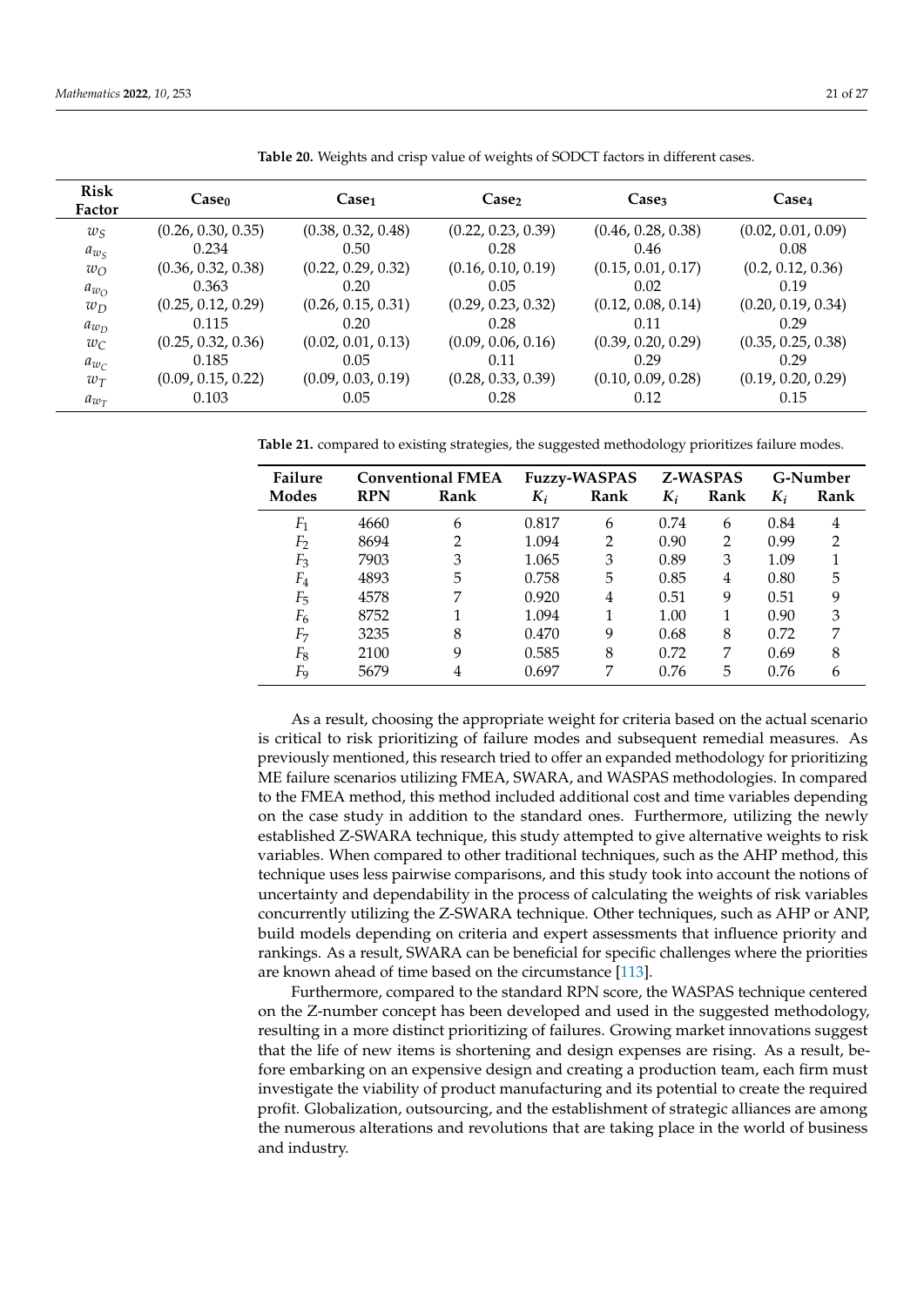# **6. Conclusions**

Management control systems contribute to the procedures and tools to give success to organizations in executing strategies. Management control systems help manage integration, impulse, decision support, communication goals, feedback, and so on. The purpose of the management control system is to present powerful policies for presenting valuable information for decision making, outlining, and execution appraisal. It is expected that this system, like other organizational elements, will communicate with tissue characteristics; therefore, it is especially the type of organizational strategy, which is one of the main organizational concerns that has been widely examined by researchers of organizational ideas for decades. Financial management control system components measured in the management control literature include cost standards, variance analysis, budget control, recruitment cost, and variable cost, and overhead analysis. Timely and reliable delivery measures related to production, quality, benchmarking, employee-based measures, and strategic planning of knowledge have determined that approval of a particular decisive control can enhance the business execution. The corporate management control financial process is a profitable planning and cost management approach that is motivated by sales price, customer-centric, design-focused, and cross-functional. By actively engaging the whole value chain in the early phases of product creation and assessing financial risk throughout the product life cycle, this approach is able to control risk. By demonstrating a logical link between financial risk management and strategic cost management, this essay aims to analyze its influence on financial risk analysis and control

In this paper, we present a systematic review to evaluate the association between business strategy and management control system and their impacts on financial performance measurement of a production organization. To achieve the conceptual model, we used the questionnaire method with 185 employees randomly. Then 116 satisfactory questionnaires were chosen due to the incompleteness of some questionnaires. In this condition, the sample error level is incremented by 0.018. Accordingly, the size of the chosen final individual is 116 people, whose error level for the unknown community is 0.088. This research includes five variables, which include the policy that a company continues. First, the type of management control system that the business uses, which is also analyzed as an improvement variable. Second, the performance measurement of the business, which is the dependent variable of the study. The management control system is divided into two variables, the management control system based on financial factors and the management control system based on nonfinancial factors. The variables of this paper, in addition to the performance measurement as a dependent variable, other variables according to the hypothesis tested, will have the role of independent and control variables. Furthermore, in the case of financial and nonfinancial management control system variables, they will have the role of the moderator variable. In the results of the average ranking, the Development of a new product performance element is at the most important level and the sales quantity is at the most under level. In the nonfinancial management control system component, the Customer satisfaction factor, and in the financial component, Cost standards are at the essential level. Furthermore, the strategic planning factor with a rate of 2.95 and the deviation analysis factor with a rate of 2.87 are at the lowest values, respectively. Our results show that factors such as product distribution standards and product quality as part of the differentiation strategy are similar to factors in the financial management control system, such as customer satisfaction, quality, and criteria for managing key products and they are consistent with the findings of Langfield and Smith [\[99\]](#page-26-2) states that the nonfinancial management control system is compatible with the differentiation approach. Financial risk analysis and control has grown more essential in the activities of commercial and noncommercial organizations. As a result, in a competitive market, businesses must place a high priority on strategic cost control to stay afloat. Furthermore, in this case, a decision-making strategy centered on the FMEA is used to identify and prioritize the risk factors financial of the control system in companies. Nevertheless, because this strategy has some significant limitations, this research has presented a decision-making approach depending on Z-number theory. For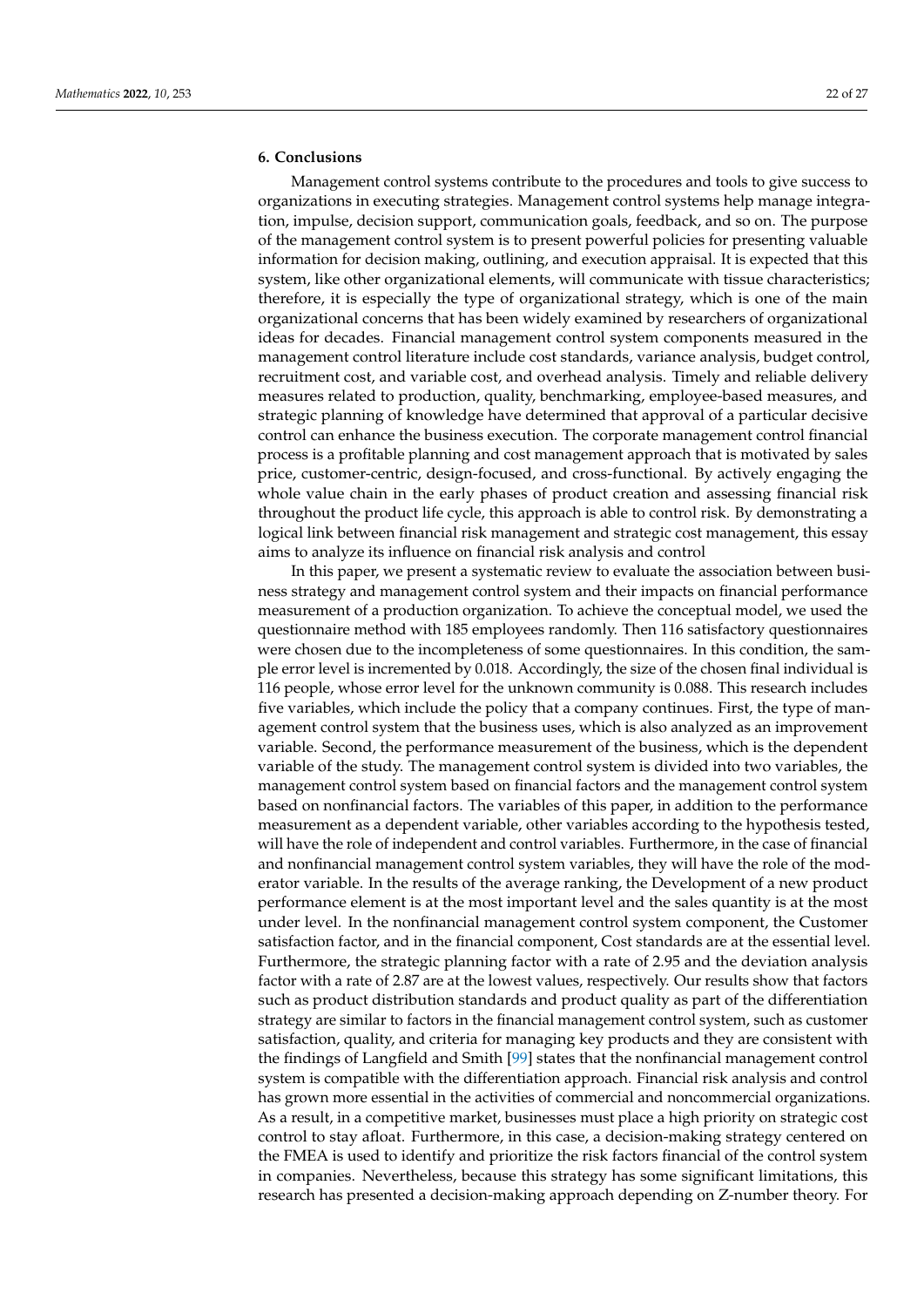tackle some of the RPN score's drawbacks, the suggested decision-making methodology combines the Z-SWARA and Z-WASPAS techniques with the FMEA method. The findings of this study, which involved applying and comparing the suggested method with the traditional FMEA and fuzzy-WASPAS techniques, showed that prioritizing failure modes using the suggested approach is closer to reality due to the incorporation of dependability factors. In sum, market or industry change is the primary cause of risk in businesses, according to FMEA methodology and the opinions of three professionals. Decision-makers, on the other hand, can offer a variety of appropriate corrective/preventive measures for substantial failures, carry out corrective actions with appropriate departments, and evaluate the new circumstances and the effectiveness of the measures. The study's main flaw is that it fails to notice the cause-and-effect link between failure modes. Considering the results of the research on the lack of relationship between risk management and profit characteristics, it is suggested to investors in production projects that in their decisions, they do not consider only the existence of risk management as a criterion for improving profit characteristics; it is also suggested to the managers of manufacturing companies to pay more attention to creating the necessary conditions for formulating the strategic plan of the organization and creating a risk committee, which is one of the pillars of the corporate governance system. Risk management is introduced as a tool to respond to external market risks beyond management control to reduce the fluctuation of the company's profitability. Because profitability stability may reduce the likelihood of financial distress and increase the likelihood of providing low-cost capital to use the appropriate plans and situations, so companies are advised to pay more attention to risk management in their organization; and put the following actions on the agenda: Assigning responsibility for risk management to a committee, submitting at least one formal annual report on detailed company risks to the board of directors of manufacturing companies, requesting the board of directors of manufacturing companies to involve more executives in risk monitoring, providing guidelines and criteria on how Risk Assessment.

#### *Limitations*

In general, production management is an intraorganizational activity that consists of forecasting, planning, and marketing for products or services. The production manager is always concerned with product development and product marketing, and these two activities will ultimately lead to increased revenue, market share, and profit margins. On the other hand, a production manager must be responsible for market analysis and product performance and features. Therefore, in different organizational structures, sometimes the production manager has a specific organizational position and, in some cases, is a member of the sales and marketing departments or a member of the engineering department. One of the most important tasks of the financial system, which is often forgotten in practice, is to provide useful information to management. Lack of information exchange between control systems in manufacturing and financial management companies is one of the major management problems in countries. This problem is considered one of the important limitations of financial system design in government agencies. It is very difficult and tedious to customize the managerial use of accounting information, and it is not easy. Non-reliance on financial information in managers' decisions causes that when designing the financial system, the real needs of managers for financial information are not clear. As a result, the designed system does not meet users' needs. The mentioned cases are among the limitations of this research.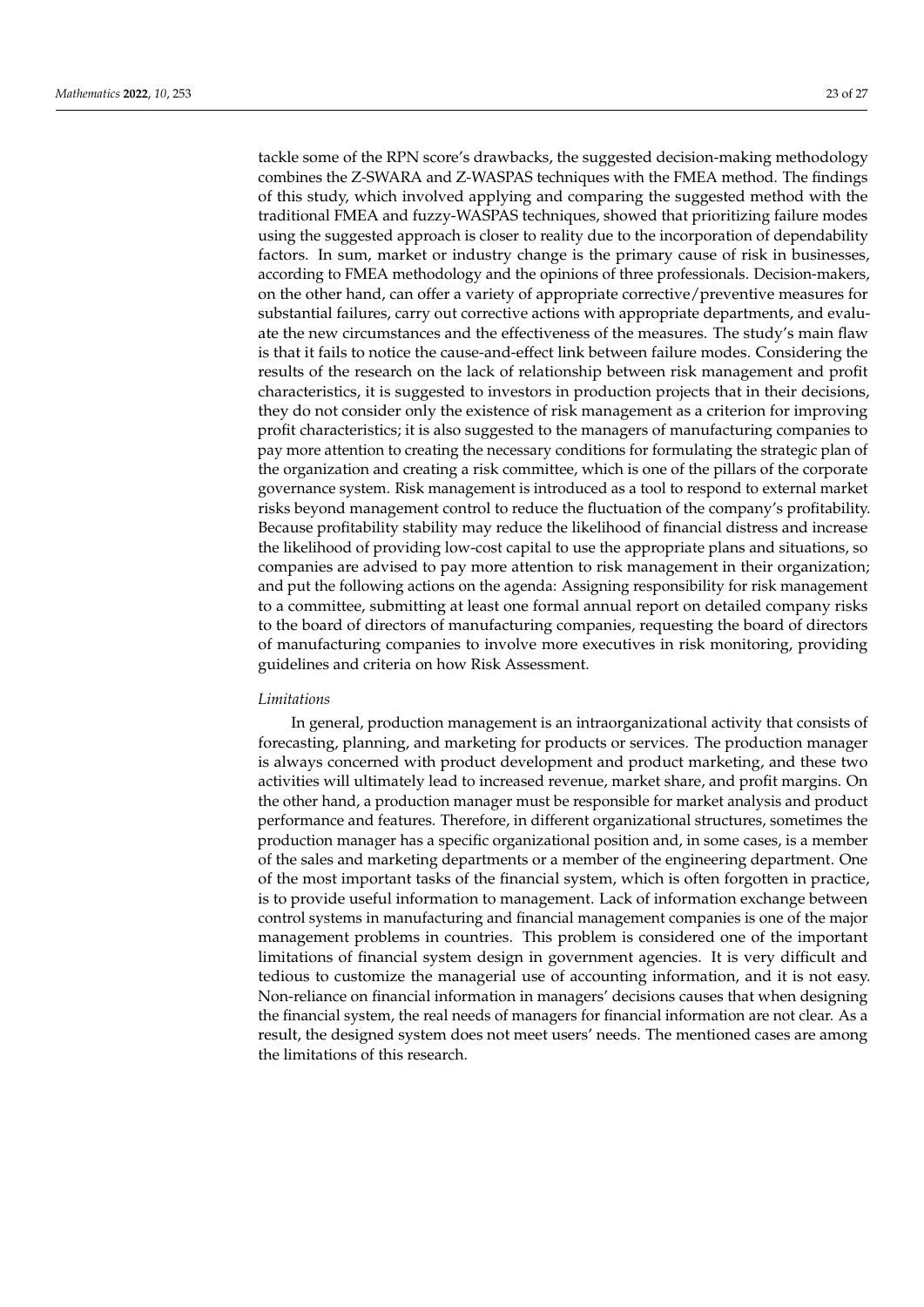**Author Contributions:** S.R.: Conceptualization, methodology, software, and writing—original draft; M.H.M.: Conceptualization, methodology, software and writing—original draft; S.J.G.: Software, validation, resources and formal analysis; H.T.: Investigation, visualization, writing—review and editing; G.H.: Data curation, validation, writing—review and editing. All authors have read and agreed to the published version of the manuscript.

**Funding:** This research received no external funding.

**Institutional Review Board Statement:** Not applicable.

**Informed Consent Statement:** Not applicable.

**Acknowledgments:** This work has been partially supported by the Faculty of Informatics and Management UHK specific research project. The authors would like to express their thanks to student T. Pozler for contributing to this topic.

**Conflicts of Interest:** The authors declare no conflict of interest.

## **References**

- <span id="page-23-0"></span>1. Merchant, K.A. The control function of management. *Sloan Manag. Rev.* **1982**, *23*, 43.
- <span id="page-23-13"></span>2. Merchant, K.A. Organizational controls and discretionary program decision making: A field study. *Account. Organ. Soc.* **1985**, *10*, 67–85.
- <span id="page-23-1"></span>3. Lorange, P. Human resource management in multinational cooperative ventures. *Hum. Resour. Manag.* **1986**, *25*, 133–148.
- <span id="page-23-2"></span>4. Ellickson, M.C.; Logsdon, K. Determinants of job satisfaction of municipal government employees. *Public Pers. Manag.* **2002**, *31*, 343–358.
- <span id="page-23-3"></span>5. Simons, R. *Levers of Control*; Harvard Business School Press: Boston, MA, USA, 1995.
- 6. Nilsson, F. Strategy and management control systems: A study of the design and use of management control systems following takeover. *Account. Financ.* **2002**, *42*, 41–71.
- 7. Cameron, E.; Green, M. *Making Sense of Change Management: A Complete Guide to the Models, Tools and Techniques of Organizational Change*; Kogan Page Publishers: London, UK, 2019.
- 8. Malmi, T.; Granlund, M. In search of management accounting theory. *Eur. Account. Rev.* **2009**, *18*, 597–620.
- <span id="page-23-11"></span>9. Merchant, K.A.; Van der Stede, W.A. *Management Control Systems: Performance Measurement, Evaluation and Incentives*; Pearson Education: London, UK, 2007.
- <span id="page-23-4"></span>10. Otley, D.T. The contingency theory of management accounting: Achievement and prognosis. In *Readings in Accounting for Management Control*; Springer: Berlin/Heidelberg, Germany, 1980; pp. 83–106.
- <span id="page-23-5"></span>11. Merchant, K.A.; Otley, D.T. A review of the literature on control and accountability. *Handb. Manag. Account. Res.* **2006**, *2*, 785–802.
- <span id="page-23-6"></span>12. Donaldson, L. *The Contingency Theory of Organizations*; Sage Publications: New York, CA, USA, 2001.
- <span id="page-23-7"></span>13. Bedford, D.S.; Malmi, T.; Sandelin, M. Management control effectiveness and strategy: An empirical analysis of packages and systems. *Account. Organ. Soc.* **2016**, *51*, 12–28.
- <span id="page-23-8"></span>14. Grabner, I.; Moers, F. Management control as a system or a package? Conceptual and empirical issues. *Account. Organ. Soc.* **2013**, *38*, 407–419.
- <span id="page-23-9"></span>15. Galbraith, J.R. *Designing Complex Organizations*; Addison-Wesley Longman Publishing Co., Inc.: Boston, MA, USA, 1973.
- 16. Abdel-Kader, M.; Luther, R. The impact of firm characteristics on management accounting practices: A UK-based empirical analysis. *Br. Account. Rev.* **2008**, *40*, 2–27.
- <span id="page-23-10"></span>17. Su, S.; Baird, K.; Schoch, H. The moderating effect of organisational life cycle stages on the association between the interactive and diagnostic approaches to using controls with organisational performance. *Manag. Account. Res.* **2015**, *26*, 40–53.
- <span id="page-23-12"></span>18. Malmi, T.; Brown, D.A. Management control systems as a package—Opportunities, challenges and research directions. *Manag. Account. Res.* **2008**, *19*, 287–300.
- <span id="page-23-14"></span>19. Abernethy, M.A.; Brownell, P. Management control systems in research and development organizations: the role of accounting, behavior and personnel controls. *Account. Organ. Soc.* **1997**, *22*, 233–248.
- <span id="page-23-15"></span>20. Burton, R.M.; Obel, B. *Strategic Organizational Diagnosis and Design: The Dynamics of Fit*; Springer Science & Business Media: Berlin/Heidelberg, Germany, 2004; Volume 4,
- <span id="page-23-16"></span>21. Cardinal, L.B. Technological innovation in the pharmaceutical industry: The use of organizational control in managing research and development. *Organ. Sci.* **2001**, *12*, 19–36.
- <span id="page-23-18"></span><span id="page-23-17"></span>22. Clark, K.B.; Fujimoto, T. *Product Development Performance*; Harvard Business School Press: Boston, MA, USA, **1991.**
- 23. Davila, T. An exploratory study on the emergence of management control systems: formalizing human resources in small growing firms. *Account. Organ. Soc.* **2005**, *30*, 223–248.
- <span id="page-23-19"></span>24. Gordon, L.A.; Narayanan, V.K. Management accounting systems, perceived environmental uncertainty and organization structure: An empirical investigation. *Account. Organ. Soc.* **1984**, *9*, 33–47.
- <span id="page-23-20"></span>25. Hirst, M.K. Accounting information and the evaluation of subordinate performance: A situational approach. *Account. Rev.* **1981**, *56*, 771–784.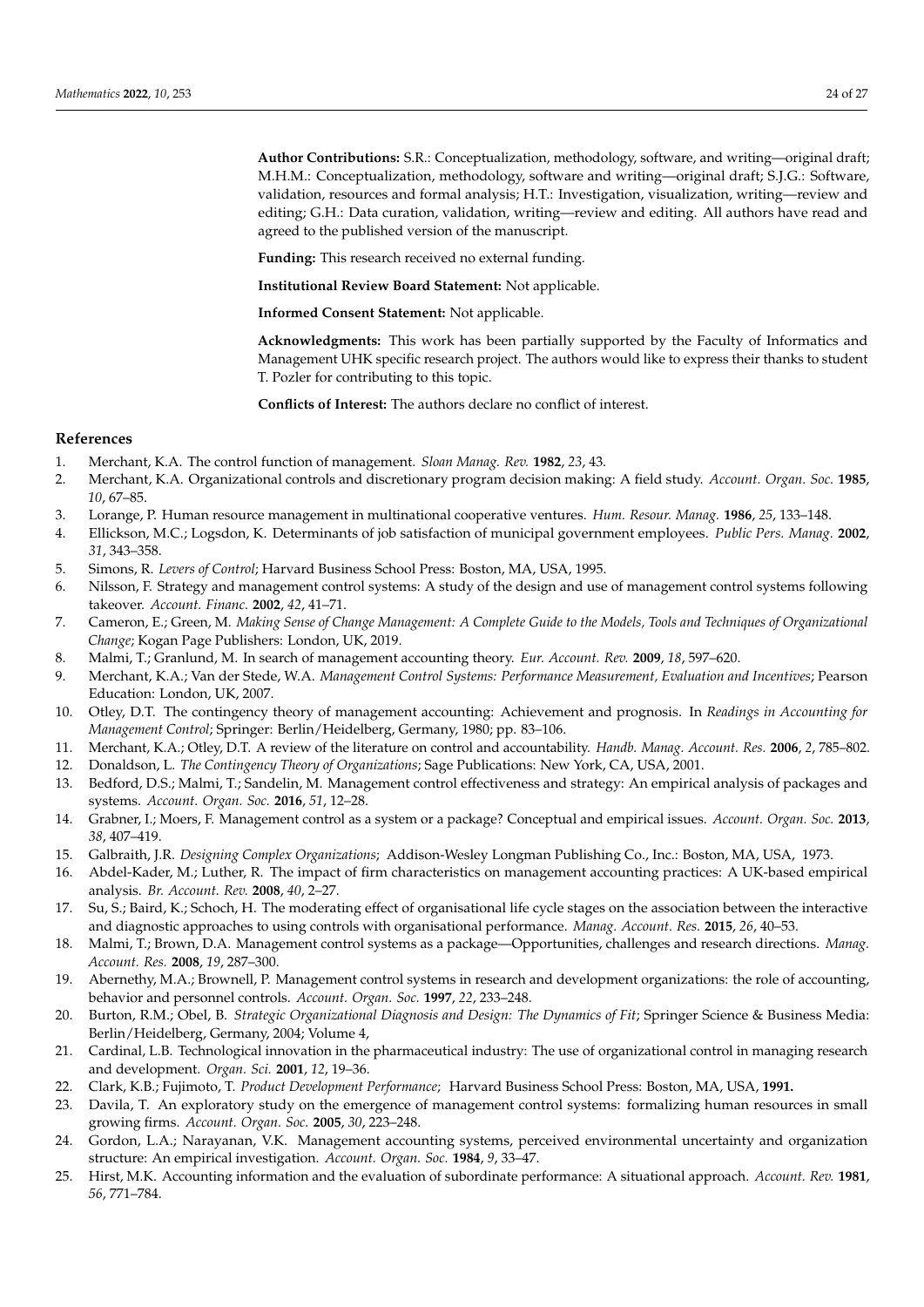- <span id="page-24-0"></span>26. Chapman, C.S. Reflections on a contingent view of accounting. *Account. Organ. Soc.* **1997**, *22*, 189–205.
- <span id="page-24-1"></span>27. Chenhall, R.H.; Morris, D. The impact of structure, environment, and interdependence on the perceived usefulness of management accounting systems. *Account. Rev.* **1986**, *61*, 16–35.
- <span id="page-24-2"></span>28. Chenhall, R.H. Management control systems design within its organizational context: findings from contingency-based research and directions for the future. *Account. Organ. Soc.* **2003**, *28*, 127–168.
- <span id="page-24-3"></span>29. Kärreman, D.; Sveningsson, S.; Alvesson, M. The return of the machine bureaucracy?—Management control in the work settings of professionals. *Int. Stud. Manag. Organ.* **2002**, *32*, 70–92.
- <span id="page-24-4"></span>30. Khandwalla, P. *The Design of Organizations;* Harcourt Brace Jovanovich: San Diego, CA, USA, 1977.
- <span id="page-24-5"></span>31. Mintzberg, H. *The Structuring of Organizations: A Synthesis of the Research*; Prentice-Hall: Englewood Cliffs, NJ, USA, 1979.
- <span id="page-24-6"></span>32. Ouchi, W.G. A conceptual framework for the design of organizational control mechanisms. *Manag. Sci.* **1979**, *25*, 833–848.
- <span id="page-24-7"></span>33. Simons, R. Accounting control systems and business strategy: An empirical analysis. *Account. Organ. Soc.* **1987**, *12*, 357–374.
- <span id="page-24-8"></span>34. Speklé, R.F. Explaining management control structure variety: A transaction cost economics perspective. *Account. Organ. Soc.* **2001**, *26*, 419–441.
- <span id="page-24-9"></span>35. Stacey, R.D. *The Chaos Frontier: Creative Strategic Control for Business*; Butterworth-Heinemann: Oxford, UK, 1991.
- <span id="page-24-10"></span>36. Stacey, R.D. *Complexity and Creativity in Organizations*; Berrett-Koehler Publishers: Oakland, CA, USA, 1996.
- <span id="page-24-11"></span>37. Thompson, J.D. *Organizations in Action: Social Science Bases of Administrative Theory*; Mc GrawHill: New York, NY, USA, 1967; p. 192.
- <span id="page-24-12"></span>38. Williamson, O.E. Markets and hierarchies: Analysis and antitrust implications: A study in the economics of internal organization. In *University of Illinois at Urbana-Champaign's Academy for Entrepreneurial Leadership Historical Research Reference in Entrepreneurship*; University of California, Berkeley—Business & Public Policy Group: Berkeley, CA, USA 1975.
- <span id="page-24-13"></span>39. Abernethy, M.A.; Bouwens, J.; Van Lent, L. Determinants of control system design in divisionalized firms. *Account. Rev.* **2004**, *79*, 545–570.
- <span id="page-24-14"></span>40. Ahrens, T.; Chapman, C. The structuration of legitimate performance measures and management: Day-to-day contests of accountability in a UK restaurant chain. *Manag. Account. Res.* **2002**, *13*, 151–171.
- <span id="page-24-15"></span>41. Bruns, W.J.; Waterhouse, J.H. Budgetary control and organization structure. *J. Account. Res.* **1975**, *13*,177–203.
- <span id="page-24-16"></span>42. Durden, C.; Perera, H. Towards control using strategic navigation in turbulent organisational environments. *Int. J. Account. Audit. Perform. Eval.* **2010**, *6*, 397–421.
- <span id="page-24-17"></span>43. Chenhall, R.H.; Morris, D. Organic decision and communication processes and management accounting systems in entrepreneurial and conservative business organizations. *Omega* **1995**, *23*, 485–497.
- <span id="page-24-18"></span>44. Merchant, K.A. The design of the corporate budgeting system: Influences on managerial behavior and performance. *Account. Rev.* **1981**, *56*, 813–829.
- <span id="page-24-19"></span>45. Merchant, K.A. Influences on departmental budgeting: An empirical examination of a contingency model. *Account. Organ. Soc.* **1984**, *9*, 291–307.
- <span id="page-24-20"></span>46. Mintzberg, H. *Mintzberg on Management: Inside Our Strange World of Organizations*; Simon and Schuster: New York City, NY, USA, 1989.
- <span id="page-24-21"></span>47. Mintzberg, H. *Tracking Strategies: Toward a General Theory*; Oxford University Press on Demand: Oxford, UK, 2007.
- <span id="page-24-22"></span>48. Perdomo-Ortiz, J.; Gonzalez-Benito, J.; Galende, J. Total quality management as a forerunner of business innovation capability. *Technovation* **2006**, *26*, 1170–1185.
- <span id="page-24-23"></span>49. Snell, S.A. Control theory in strategic human resource management: The mediating effect of administrative information. *Acad. Manag. J.* **1992**, *35*, 292–327.
- <span id="page-24-24"></span>50. Williams, C.; van Triest, S. The impact of corporate and national cultures on decentralization in multinational corporations. *Int. Bus. Rev.* **2009**, *18*, 156–167.
- <span id="page-24-25"></span>51. Analoui, F. What motivates senior managers? The case of Romania. *J. Manag. Psychol.* **2000**, *15*, 4.
- <span id="page-24-26"></span>52. Flamholtz, E.G.; Randle, Y. *Growing Pains: Transitioning from an Entrepreneurship to a Professionally Managed Firm*; John Wiley & Sons: Hoboken, NJ, USA, 2012.
- <span id="page-24-27"></span>53. Greiner, L.E. Evolution and revolution as organizations grow. In *Readings in Strategic Management*; Springer: Berlin/Heidelberg, Germany, 1989; pp. 373–387.
- <span id="page-24-28"></span>54. Child, J. Strategies of control and organizational behavior. *Adm. Sci. Q.* **1973**, *18*, 1–17.
- <span id="page-24-29"></span>55. Moores, K.; Yuen, S. Management accounting systems and organizational configuration: A life-cycle perspective. *Account. Organ. Soc.* **2001**, *26*, 351–389.
- <span id="page-24-30"></span>56. Lawrence, P.R.; Lorsch, J.W. *Organization and Environment: Managing differentiation and integration;* Boston, Division of Research, Graduate School of Business Administration, Harvard University: Boston, CA, USA, 1967.
- <span id="page-24-31"></span>57. Simons, R. *Performance Measurement and Control Systems for Implementing Strategy*; Prentice Hall: Hoboken, NJ, USA 2000.
- <span id="page-24-32"></span>58. Abernethy, M.A.; Brownell, P. The role of budgets in organizations facing strategic change: An exploratory study. *Account. Organ. Soc.* **1999**, *24*, 189–204.
- <span id="page-24-33"></span>59. Abernethy, M.A.; Bouwens, J.; Van Lent, L. Leadership and control system design. *Manag. Account. Res.* **2010**, *21*, 2–16.
- <span id="page-24-34"></span>60. Auzair, S.M; Langfield-Smith, K. The effect of service process type, business strategy and life cycle stage on bureaucratic MCS in service organizations. *Manag. Account. Res.* **2005**, *16*, 399–421.
- <span id="page-24-35"></span>61. Bruns, T.; Stalker, G. *The Management of Innovation*; Tavistock: London, UK, 1961; pp. 120–122.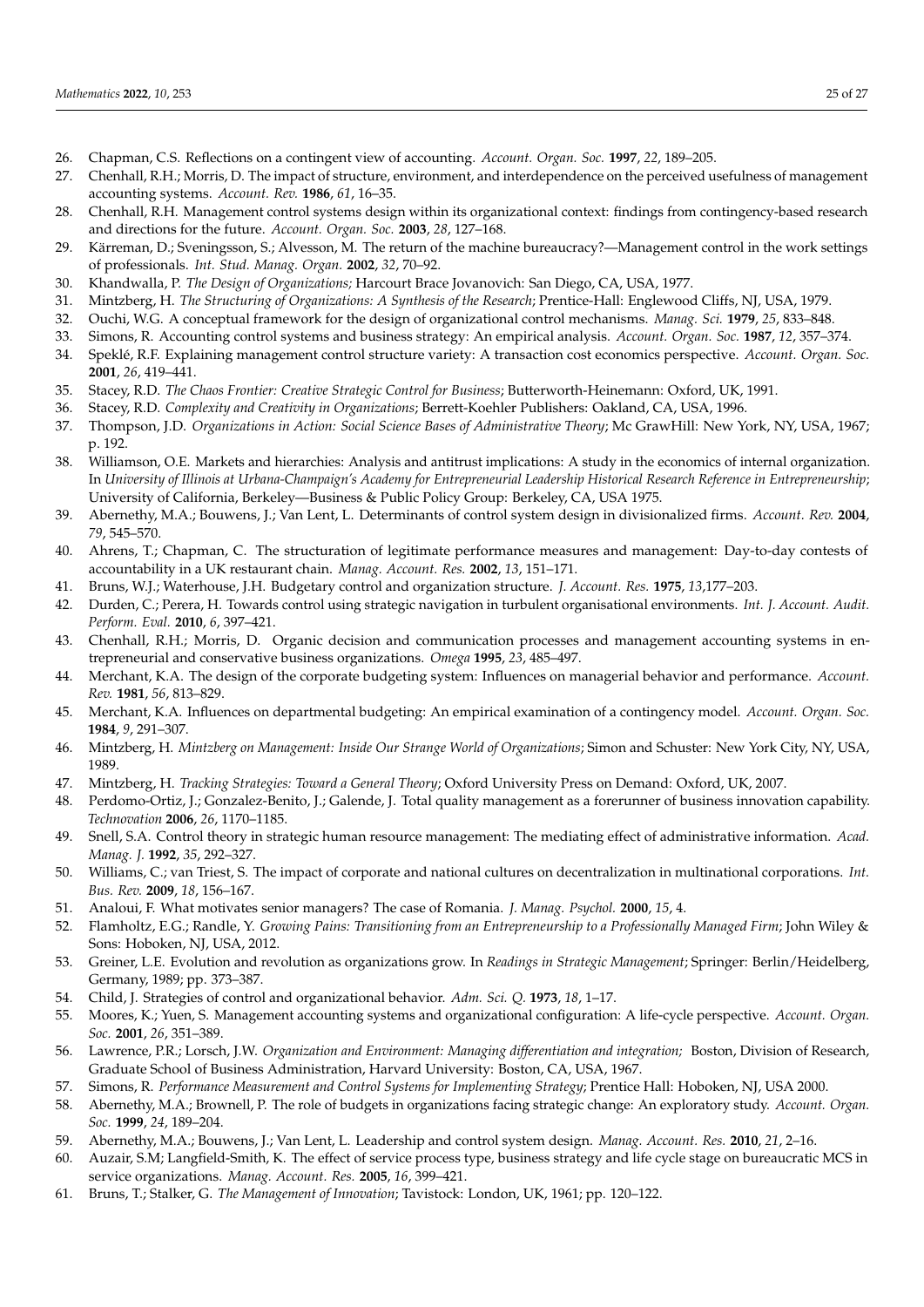- <span id="page-25-0"></span>62. Miller, D.; Friesen, P.H.; Mintzberg, H. *Organizations: A Quantum View*; Prentice Hall: Hoboken, NJ, USA 1984.
- <span id="page-25-1"></span>63. Perrow, C. Economic theories of organization. *Theory Soc.* **1986**, *15*, 11–45.
- <span id="page-25-2"></span>64. Samuel, Y.; Mannheim, B.F. A multidimensional approach toward a typology of bureaucracy. *Adm. Sci. Q.* **1970**, *15*, 216–228.
- <span id="page-25-3"></span>65. Widener, S.K. An empirical analysis of the levers of control framework. *Account. Organ. Soc.* **2007**, *32*, 757–788.
- <span id="page-25-4"></span>66. Daft, R.L.; Macintosh, N.B. The nature and use of formal control systems for management control and strategy implementation. *J. Manag.* **1984**, *10*, 43–66.
- <span id="page-25-5"></span>67. Dunk, A.S. Reliance on budgetary control, manufacturing process automation and production subunit performance: A research note. *Account. Organ. Soc.* **1992**, *17*, 195–203.
- <span id="page-25-6"></span>68. Gerdin, J. Management accounting system design in manufacturing departments: An empirical investigation using a multiple contingencies approach. *Account. Organ. Soc.* **2005**, *30*, 99–126.
- <span id="page-25-7"></span>69. Perrow, C.B. *Organizational Analysis: A Sociological View*; Wadsworth Pub Co.: Belmont, CA, USA, 1970.
- <span id="page-25-8"></span>70. Williams, J.J.; Macintosh, N.B.; Moore, J.C. Budget-related behavior in public sector organizations: Some empirical evidence. *Account. Organ. Soc.* **1990**, *15*, 221–246.
- <span id="page-25-9"></span>71. Wilkins, A.L.; Ouchi, W.G. Efficient cultures: Exploring the relationship between culture and organizational performance. *Adm. Sci. Q.* **1983**, *28*, 468–481.
- <span id="page-25-10"></span>72. Woodward, J. *Industrial Organization: Theory and Practice*; Oxford University Press: London, UK, 1965.
- <span id="page-25-11"></span>73. Merchant, K.A.; White, L.F. Linking the Ethics and Management Control Literatures  $\star$ . In *Advances in Management Accounting*; Emerald Publishing Limited: Bingley, UK, 2017.
- <span id="page-25-12"></span>74. Shin, I.; Park, S. Integration of enterprise risk management and management control system: Based on a case study. *Investig. Manag. Financ. Innov.* **2017**, *14*, 19–26.
- <span id="page-25-13"></span>75. Ahmadi, M.; Jafarzadeh-Ghoushchi, S.; Taghizadeh, R.; Sharifi, A. Presentation of a new hybrid approach for forecasting economic growth using artificial intelligence approaches. *Neural Comput. Appl.* **2019**, *31*, 8661–8680.
- <span id="page-25-14"></span>76. Ghorbani, N.; Korzeniowski, A. Call and put option pricing with discrete linear investment strategy. *arXiv* **2021**, arXiv:2110.04676.
- <span id="page-25-16"></span><span id="page-25-15"></span>77. Korzeniowski, A.; Ghorbani, N.; Put Options with Linear Investment for Hull-White Interest Rates. *J. Math. Financ.* **2021**, *11*, 152. 78. Khan, S.; Haleem, A.; Khan, M.I. Assessment of risk in the management of Halal supply chain using fuzzy BWM method.
- In *Supply Chain Forum: An International Journal*; Taylor & Francis: London, UK, 2021; Volume 22, pp. 57–73. 79. Ahmadi, M.; Taghizadeh, R. A gene expression programming model for economy growth using knowledge-based economy
- <span id="page-25-17"></span>indicators: A comparison of GEP model and ARDL bounds testing approach. *J. Model. Manag.* **2019**, *14*, 1.
- <span id="page-25-18"></span>80. Jafarzadeh Ghoushchi, S.; Dorosti, S.; Ab Rahman, M.N.; Khakifirooz, M.; Fathi, M. Theory-Based Failure Modes and Effect Analysis for Medication Errors. *J. Healthc. Eng.* **2021**, *2021*, 5533208.
- <span id="page-25-19"></span>81. Hasheminezhad, A.; Hadadi, F.; Shirmohammadi, H. Investigation and prioritization of risk factors in the collision of two passenger trains based on fuzzy COPRAS and fuzzy DEMATEL methods. *Soft Comput.* **2021**, *25*, 4677–4697.
- <span id="page-25-20"></span>82. Ghorbani, N. Option Pricing with Investment Strategy Under Stochastic Interest Rates. Ph.D. Thesis, The University of Texas at Arlington, Arlington, TX, USA, 2021.
- <span id="page-25-21"></span>83. Ahmadi, M. A computational approach to uncovering economic growth factors. *Comput. Econ.* **2021**, *58*, 1051–1076.
- <span id="page-25-22"></span>84. Tavana, M.; Shaabani, A.; Di Caprio, D.; Bonyani, A. An integrated group fuzzy best-worst method and combined compromise solution with Bonferroni functions for supplier selection in reverse supply chains. *Clean. Logist. Supply Chain.* **2021**, *2*, 100009.
- <span id="page-25-23"></span>85. Braglia, M.; Gabbrielli, R.; Marrazzini, L. Risk Failure Deployment: A novel integrated tool to prioritize corrective actions in failure mode and effects analysis. *Qual. Reliab. Eng. Int.* **2021**, *37*, 433–450.
- <span id="page-25-24"></span>86. Ghorbani, N.; Korzeniowski, A. Adaptive Risk Hedging for Call Options under Cox-Ingersoll-Ross Interest Rates. *J. Math. Financ.* **2020**, *10*, 697.
- <span id="page-25-25"></span>87. Qiao, W.; Khishe, M.; Ravakhah, S. Underwater targets classification using local wavelet acoustic pattern and Multi-Layer Perceptron neural network optimized by modified Whale Optimization Algorithm. *Ocean. Eng.* **2021**, *219*, 108415.
- <span id="page-25-26"></span>88. Qiao,W.; Liu,W.; Liu, E. A combination model based on wavelet transform for predicting the difference between monthly natural gas production and consumption of US. *Energy* **2021**, *235*, 121216.
- <span id="page-25-27"></span>89. Qiao,W.;Wang, Y.; Zhang, J.; Tian,W.; Tian, Y.; Yang, Q. An innovative coupled model in view of wavelet transform for predicting short-term PM10 concentration. *J. Environ. Manag.* **2021**, *289*, 112438.
- <span id="page-25-28"></span>90. Ahmadi, M.; Abadi, M.Q.H. A review of using object-orientation properties of C++ for designing expert system in strategic planning. *Comput. Sci. Rev.* **2020**, *37*, 100282.
- <span id="page-25-29"></span>91. Qiao,W.; Li, Z.; Liu,W.; Liu, E. Fastest-growing source prediction of US electricity production based on a novel hybrid model using wavelet transform. *Int. J. Energy Res.* **2021**. https://doi.org/10.1002/er.7293.
- <span id="page-25-30"></span>92. Peng, S.; Chen, R.; Yu, B.; Xiang, M.; Lin, X.; Liu, E. Daily natural gas load forecasting based on the combination of long short term memory, local mean decomposition, and wavelet threshold denoising algorithm. *J. Nat. Gas Sci. Eng.* **2021**, *95*, 104175.
- <span id="page-25-31"></span>93. Celik, E.; Gul, M. Hazard identification, risk assessment and control for dam construction safety using an integrated BWM and MARCOS approach under interval type-2 fuzzy sets environment. *Autom. Constr.* **2021**, *127*, 103699.
- <span id="page-25-32"></span>94. Gul, M.; Ak, M.F. Assessment of occupational risks from human health and environmental perspectives: A new integrated approach and its application using fuzzy BWM and fuzzy MAIRCA. *Stoch. Environ. Res. Risk Assess.* **2020**, *34*, 1231–1262.
- <span id="page-25-33"></span>95. Bedford, D.S.; Malmi, T. Configurations of control: An exploratory analysis. *Manag. Account. Res.* **2015**, *27*, 2–26.
- <span id="page-25-34"></span>96. Simons, R. Strategic orientation and top management attention to control systems. *Strateg. Manag. J.* **1991**, *12*, 49–62.